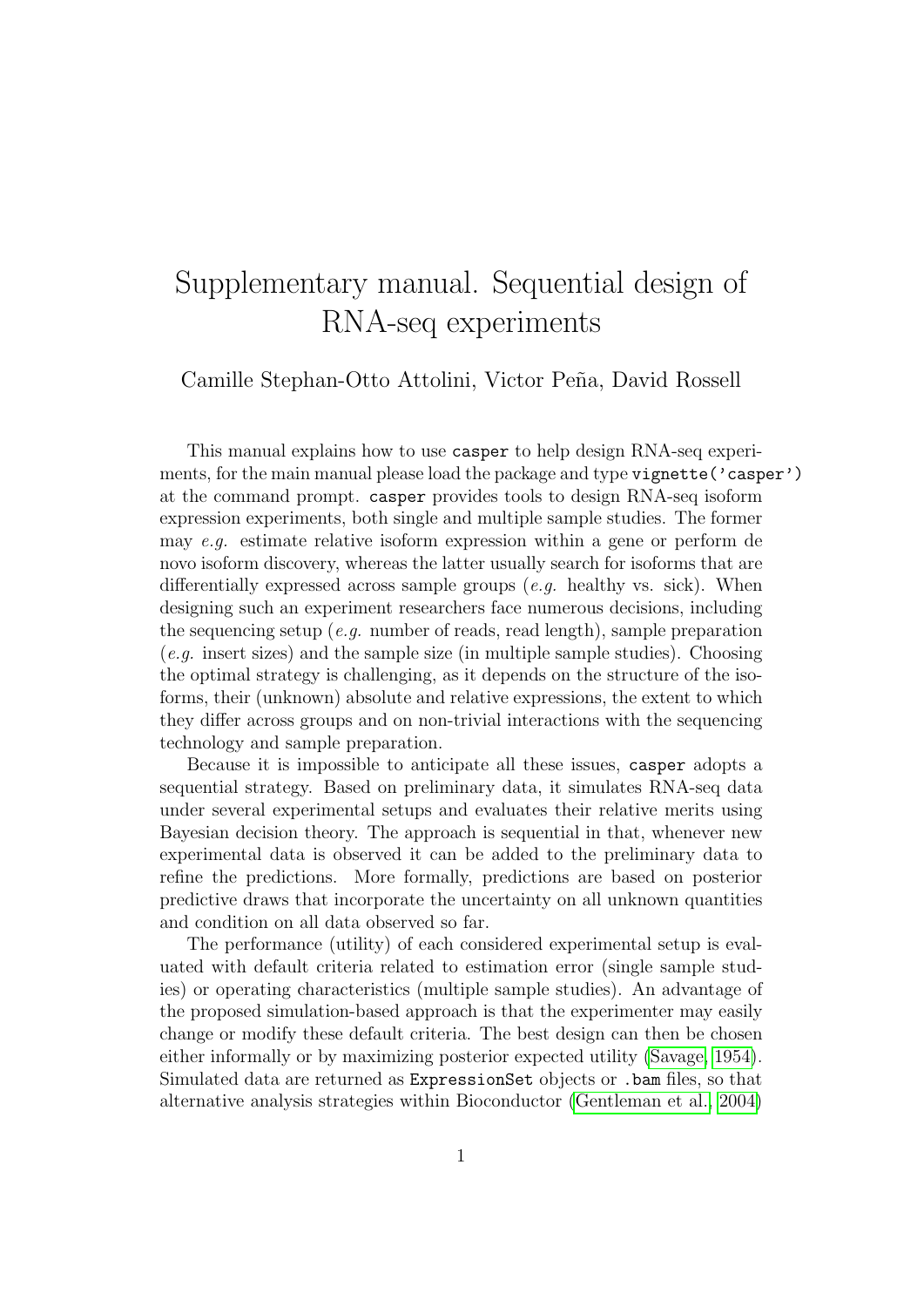or third-party software can be easily integrated.

## 1 One sample experiments

### <span id="page-1-0"></span>1.1 Quick mean absolute error calculation with sim-MAE

The goal is to assess which sequencing settings are expected to better characterize isoform expression in a single sample. That is, we need to decide the number of paired-end reads  $(N)$ , read length  $(r)$  and average insert size  $(f)$ . casper provides functions to simulate RNA-seq data (based on the model introduced in [Rossell et al.](#page-28-1) [\(2014\)](#page-28-1)) and to evaluate the accuracy in isoform expression estimation for different combinations of  $(N, r, f)$ . We note that the desired number of reads  $N$  differs from the actual number of reads  $N$  in a random fashion that depends on read mappability and deviations from the target read yield in the sequencing facility. casper accounts for this uncertainty by generating a different  $\tilde{N}$  in each simulation (see help for simMAE or simMultSamples for details). Our examples here assume that the goal is to estimate isoform expression at a sufficiently high precision, but one can easily consider alternative goals  $(e,q)$  determining the dominant isoform for each gene, the probability of detecting previously unknown isoforms) by running any desired software on our generated .bam files.

As illustration we now design a one sample study to estimate isoform expression in LCL transformed cells. Although casper works best when based on RNA-seq pilot data related to the experiment that is being designed, Section [1.3](#page-8-0) describes default RNA-seq human and mouse data and Section [1.4](#page-9-0) how to use any expression data formatted as an ExpressionSet  $(e,q, \text{mi})$ croarray data from GEO). We downloaded a bam file from the 1000 Genomes project (http://www.1000genomes.org/data) corresponding to an RNA-seq experiment on LCL cells, and processed it with function wrapKnown (see the main casper manual for details). We also formatted the human genome hg19 in the format required by casper by running

- > library(TxDb.Hsapiens.UCSC.hg19.knownGene)
- > hg19DB <- procGenome(TxDb.Hsapiens.UCSC.hg19.knownGene, genome='hg19')

To consider another organism simply use the corresponding Bioconductor package, usually replacing hg19 for the corresponding genome e.g. mm10 for mouse, dm3 for drosophila melanogaster, etc. Transcriptomes arising from de novo isoform predictions are also supported, see help(procGenome) for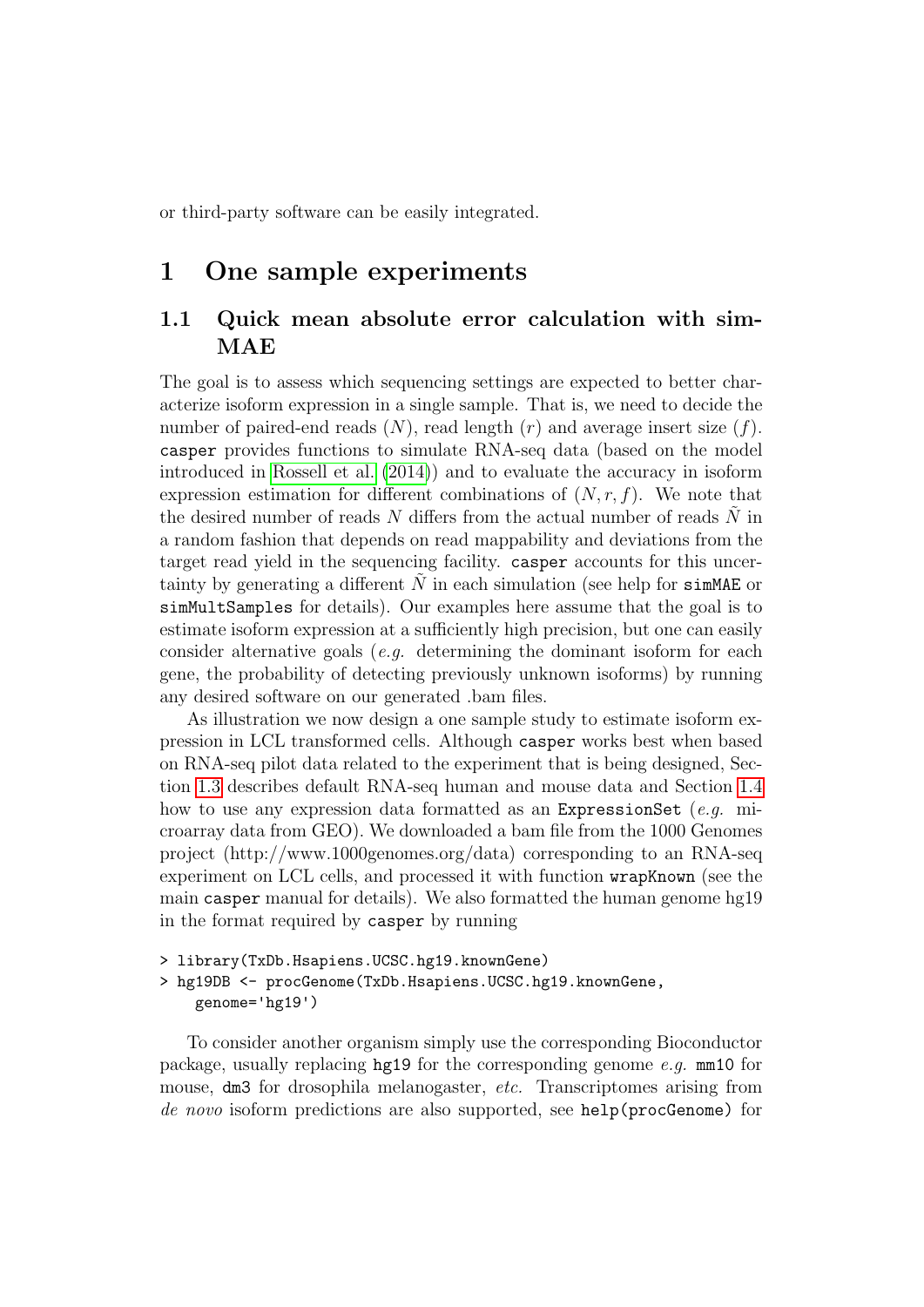details on how to import .gtf files. For convenience here we load directly a pre-computed hg19DB and the pilot data after running wrapKnown (which contains estimated read start and insert size distributions, expression levels, and path counts). The pilot data are available at [https://sites.google.](https://sites.google.com/site/rosselldavid/home/myfiles) [com/site/rosselldavid/home/myfiles](https://sites.google.com/site/rosselldavid/home/myfiles), file oneT.casper.RData (see Section [1.3](#page-8-0) for details).

```
> options(width=60,digits=3,continue=" ")
```

```
> library(casper)
```

```
> load("hg19DB.RData")
```
> load("oneT.casper.RData")

Suppose we wish to compare the following 12 experimental setups, which arise from considering total sequenced bp=4,10,16 billions, read lengths  $r =$ 76, 101 and mean insert sizes  $f = 200, 300$ .

```
> bp=rep(c(4,10,16) *1e9, 4)
```

```
> r=c(76, 101, 750)[gl(2, length(bp)/4, length=length(bp))]
> n \le round(bp/(r*2))
> f=c(rep(200, length(bp)/2),rep(300, length(bp)/2))
> f=rep(c(200,300), each=length(bp))
> cbind(n,r,f)
```

```
n r f
 [1,] 2.63e+07 76 200
 [2,] 6.58e+07 76 200
 [3,] 1.05e+08 76 200
 [4,] 1.98e+07 101 200
 [5,] 4.95e+07 101 200
 [6,] 7.92e+07 101 200
 [7,] 2.63e+07 76 200
 [8,] 6.58e+07 76 200
 [9,] 1.05e+08 76 200
[10,] 1.98e+07 101 200
[11,] 4.95e+07 101 200
[12,] 7.92e+07 101 200
[13,] 2.63e+07 76 300
[14,] 6.58e+07 76 300
[15,] 1.05e+08 76 300
[16,] 1.98e+07 101 300
[17,] 4.95e+07 101 300
[18,] 7.92e+07 101 300
[19,] 2.63e+07 76 300
[20,] 6.58e+07 76 300
[21,] 1.05e+08 76 300
[22,] 1.98e+07 101 300
```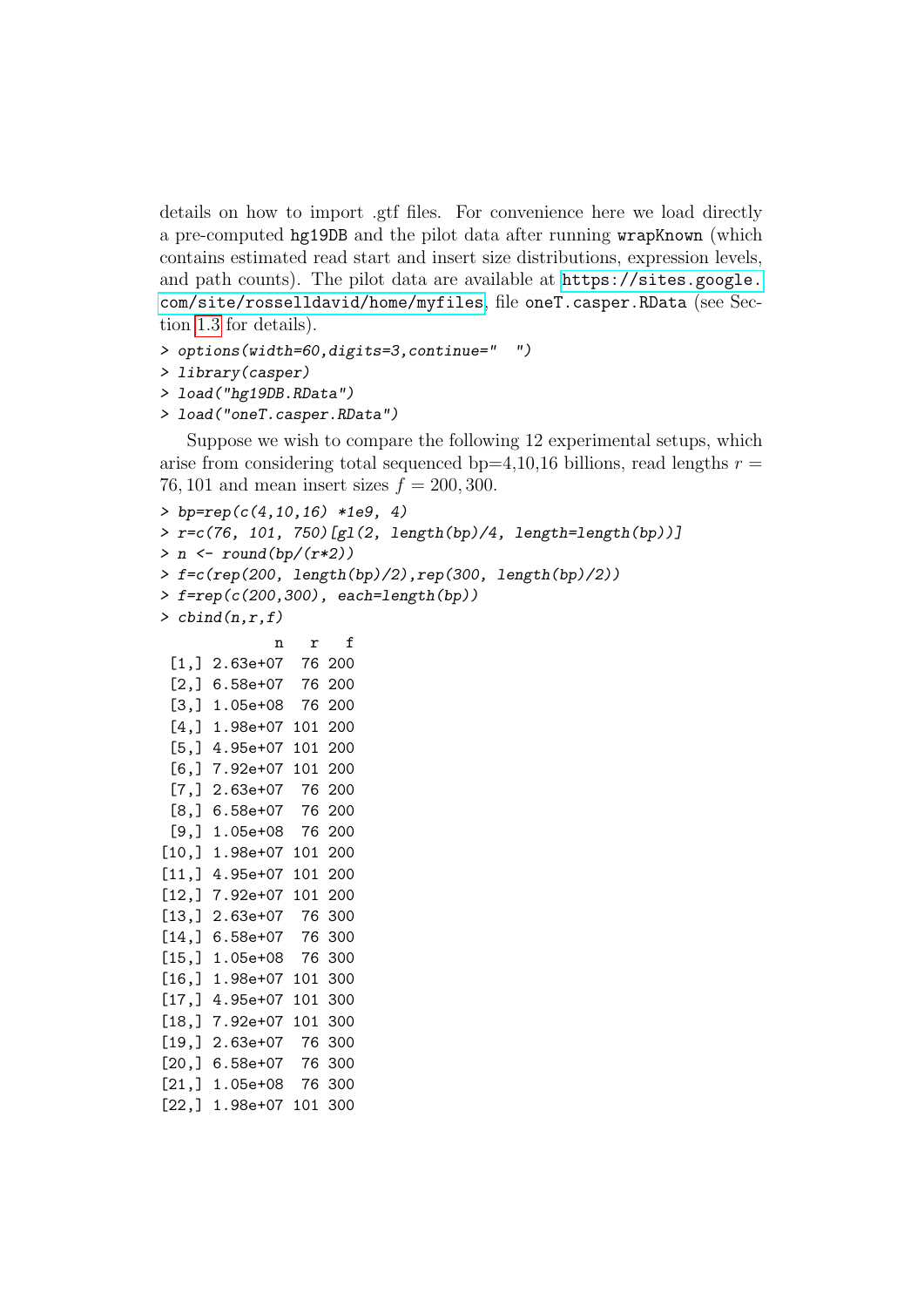```
[23,] 4.95e+07 101 300
[24,] 7.92e+07 101 300
```
Throughout we assume that paired-end sequencing is used. However, single-end experiments can also be considered in casper by setting  $f = 2r$ , so that the two ends overlap and we effectively have a single-end experiment. For instance, 1,500 bp single-end reads can be emulated by setting  $r = 750$ and  $f = 1500$ .

The wrapper function simMAE simulates nsim RNA-seq experiments for each experimental setting, obtains relative isoform expression estimates for each of them and evaluates the mean absolute error (MAE) of these estimates. Alternatively, each of these steps can be performed separately, in particular .sam files can be generated with function simReads (see Section [1.2\)](#page-6-0). The simMAE call to obtain nsim=5 simulations is below.

```
> sims <- simMAE(nsim=5, nreads=n, readLength=r,
fragLength=f, pc=oneT$pc, distr=oneT$distr, readLength.pilot=101,
retTxsError=FALSE, genomeDB=hg19DB, mc.cores.int=4,
mc.cores=5, verbose=TRUE)
```
Before proceeding, we make some remarks regarding the simMAE arguments (for further details see the help).

- By default simMAE considers all isoforms in the given genome, but one can also selected a subset of genes with argument islandid.
- If retTxsError is TRUE, the function returns posterior expected MAE for each individual isoform. Else the output is a data.frame with (overall) MAE across all isoforms.
- pc contains path counts in the pilot data, alternatively one may provide an ExpressionSet via argument eset.pilot.
- The pilot data is assumed to be from a related experiment rather than the current tissue of interest (usePilot=FALSE). Hence, the pilot data is used to simulate new RNA-seq data but not to estimate its expression. However, in some cases we may be interested in re-sequencing the pilot sample at deeper depth, in which case one would want to combine the pilot data with the new data to obtain more precise estimates. This can be achieved by setting usePilot=TRUE.
- mc.cores and mc.cores.int indicate the number of cores to be used in the simulations. Setting them to values greater than 1 can speed up computations, but also be quite memory hungry.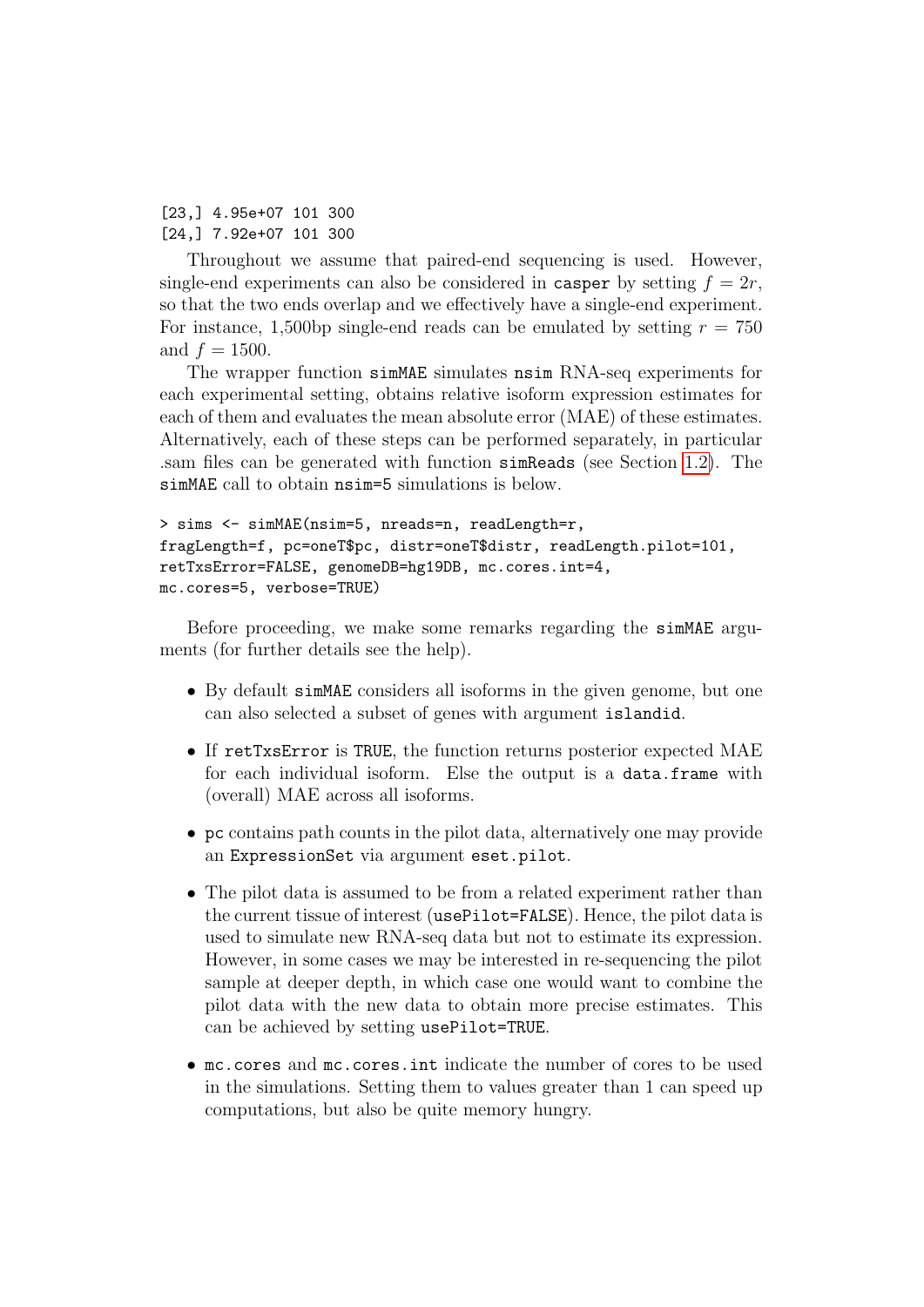- distr are the read length and fragment length (insert size) distributions in the pilot data, as returned by wrapKnown or getDistrs
- readLength.pilot is the read length in the pilot data.

Because we set retTxsError=FALSE, the output of simMAE is a table with estimated mean absolute error (MAE) for each simulation. Since nsim was set to 5, there are 5 replicates for each of the experimental setups we are interested in. Standard errors can be obtained as SD over sqrt(nsim), as usual. There is little variability in the MAE for each experimental setting, hence  $nsim=5$  already provides very low SE in this example.

#### > head(sims)

| Nreads ReadLength frLength<br>MAE             |    |                                                                  |
|-----------------------------------------------|----|------------------------------------------------------------------|
| 1 0.0387 26315789                             | 76 | 200                                                              |
| 2 0.0385 26315789                             | 76 | 200                                                              |
| 3 0.0383 26315789                             | 76 | 200                                                              |
| 4 0.0386 26315789                             | 76 | 200                                                              |
| 5 0.0390 26315789                             | 76 | 200                                                              |
| 6 0.0311 65789474                             | 76 | 200                                                              |
|                                               |    | > e <- paste('N=',sims[,2],'_r=',sims[,3],'_f=',sims[,4],sep='') |
| > tapply(sims\$MAE, e, mean)                  |    |                                                                  |
| N=105263158_r=76_f=200 N=105263158_r=76_f=300 |    |                                                                  |
| 0.0274                                        |    | 0.0264                                                           |
| N=19801980_r=101_f=200 N=19801980_r=101_f=300 |    |                                                                  |
| 0.0411                                        |    | 0.0394                                                           |
| N=26315789_r=76_f=200 N=26315789_r=76_f=300   |    |                                                                  |
| 0.0386                                        |    | 0.0374                                                           |
| N=49504950_r=101_f=200 N=49504950_r=101_f=300 |    |                                                                  |
| 0.0329                                        |    | 0.0314                                                           |
| N=65789474_r=76_f=200 N=65789474_r=76_f=300   |    |                                                                  |
| 0.0309                                        |    | 0.0298                                                           |
| N=79207921_r=101_f=200 N=79207921_r=101_f=300 |    |                                                                  |
| 0.0291                                        |    | 0.0276                                                           |
| > se <- tapply(sims\$MAE, e, sd)/sqrt(5)      |    |                                                                  |
| $>$ se                                        |    |                                                                  |
| N=105263158_r=76_f=200 N=105263158_r=76_f=300 |    |                                                                  |
| $9.59e - 05$                                  |    | $3.31e - 05$                                                     |
| N=19801980_r=101_f=200 N=19801980_r=101_f=300 |    |                                                                  |
| $9.65e-05$                                    |    | $1.51e-04$                                                       |
| N=26315789_r=76_f=200 N=26315789_r=76_f=300   |    |                                                                  |
| $1.06e-04$                                    |    | $1.94e-04$                                                       |
| N=49504950_r=101_f=200 N=49504950_r=101_f=300 |    |                                                                  |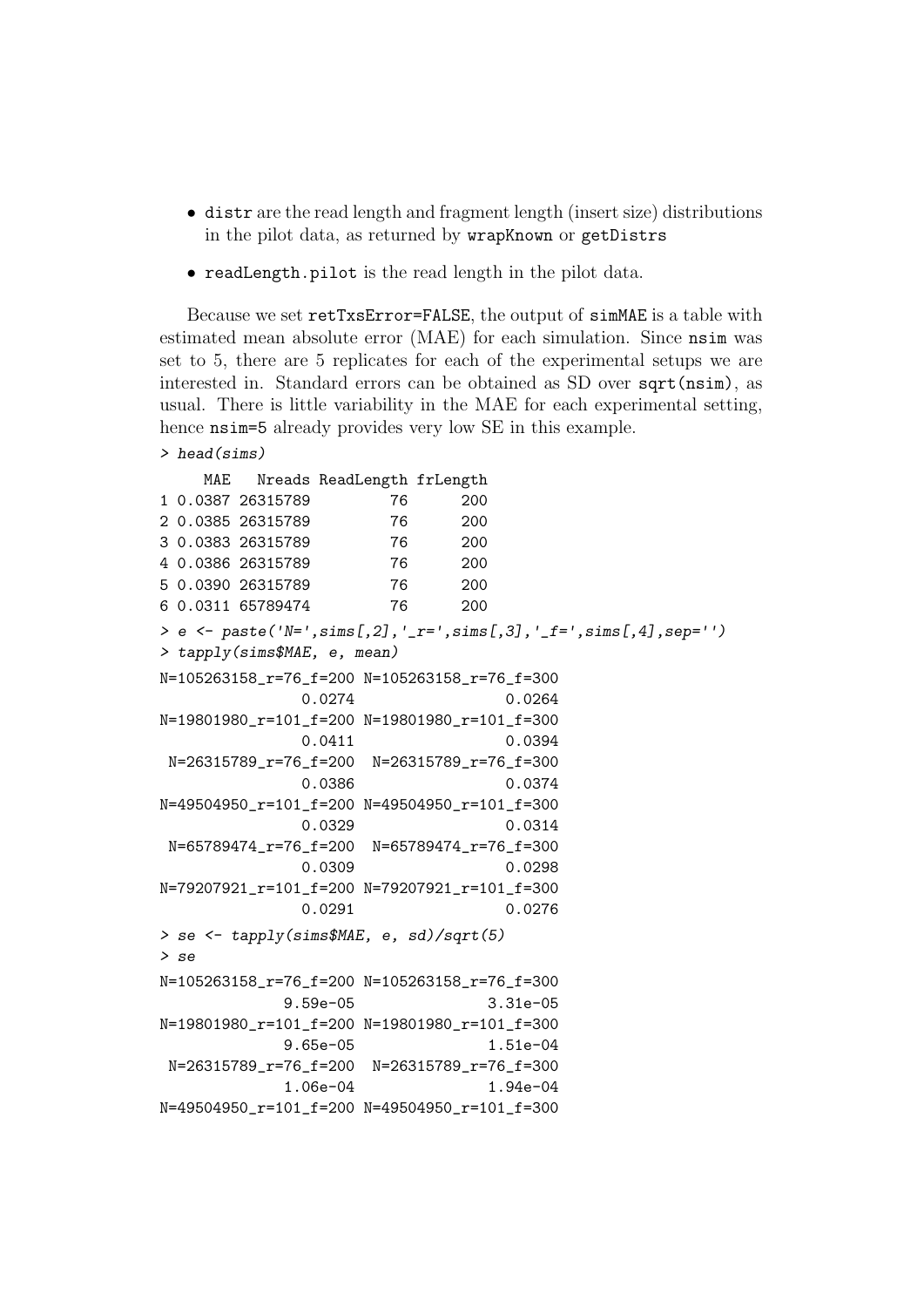| 6.81e-05                                      | 1.97e-04 |
|-----------------------------------------------|----------|
| N=65789474 r=76 f=200 N=65789474 r=76 f=300   |          |
| 1.23e-04                                      | 7.68e-05 |
| N=79207921 r=101 f=200 N=79207921 r=101 f=300 |          |
| $5.22e - 05$                                  | 1.56e-04 |

These results can be easily summarized with a plot (Figure [1\)](#page-5-0). For any given coverage, the configuration with the best performance is read length  $r = 76$  and fragment length  $f = 300$ . We expect that increasing the coverage from 30X to 80X will improve the accuracy of the estimation noticeably, but the expected increase in precision from 80X to 125X is not as substantial.

```
> totl <- sum(hg19DB@txLength)
> resall <- as.data.frame(sims)
> resall$bp <- resall$Nreads*resall$ReadLength*2
> resall$cov <- resall$bp/totl
> library(ggplot2)
> resall$exp.setup = factor(paste(resall$ReadLength,resall$frLength))
> resall$cov = as.factor(round(resall$cov))
> p = \text{ggplot}(aes(x=cov, y=MAE, fill=exp.setup), data=resall)
```

```
> print(p+geom_boxplot()+xlab("Coverage"))
```


<span id="page-5-0"></span>Figure 1: Estimated Mean Absolute Error (MAE) for 3 different choices of coverage (approx. 30X, 80X, 125X), 2 of read length (76bp and 101bp), and 2 of fragment length (200bp and 300bp).

Lastly, one can check the goodness-of-fit of the model using simMAEcheck.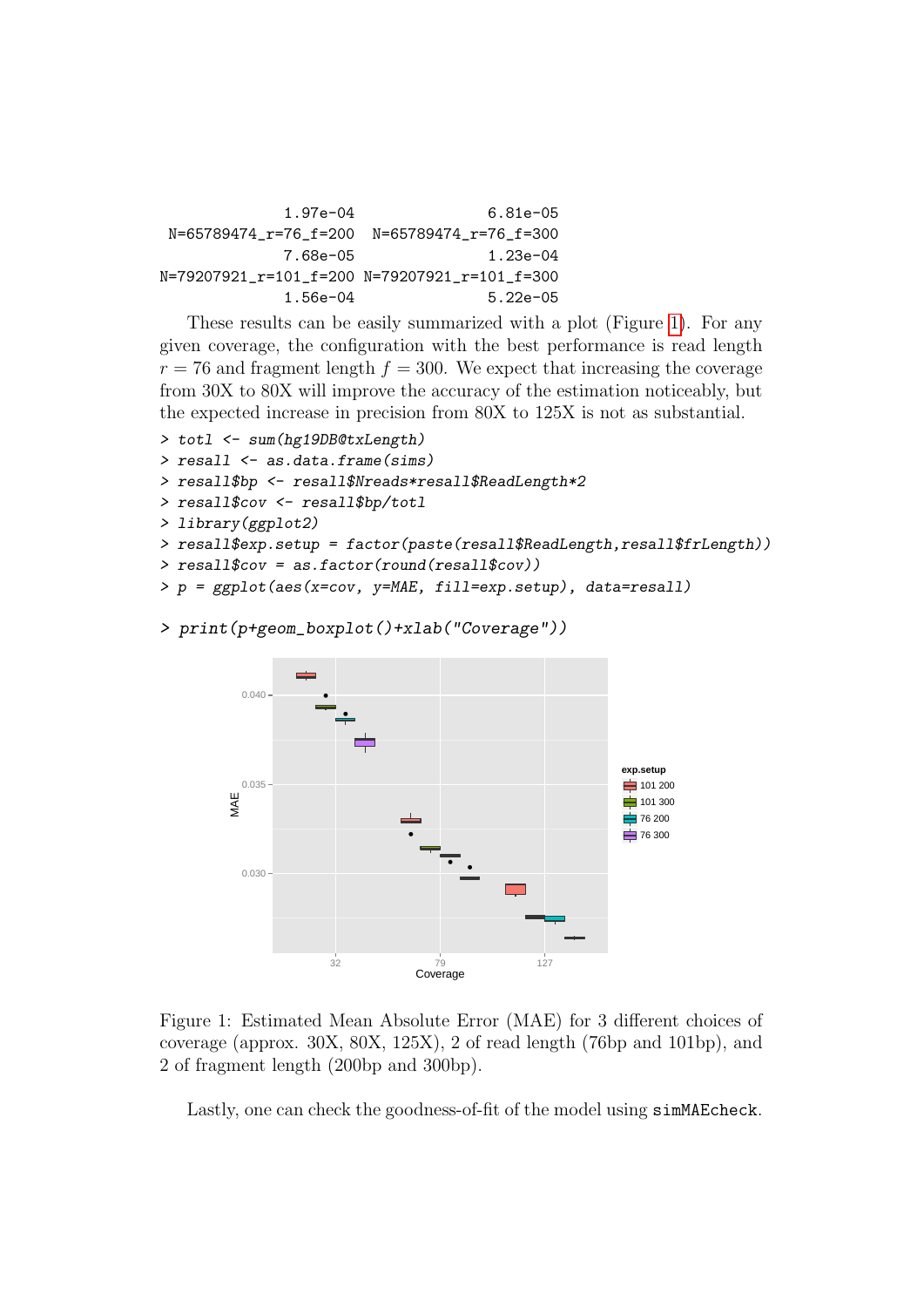This function compares the vector that contains the number of reads that have been aligned to each gene (in the pilot data) with posterior predictive simulations. The output of simMAEcheck is a list with 2 entries

- U: contains MAE estimates based on synthetic replications of the experimental data.
- mod\_check: shows the expected number of islands for which the observed data lie in the range of the simulations (assuming they have the same distribution), and the actual results in the posterior predictive simulations. If the model fits the data, the expected value and observed value should be similar.

In our example, setting the number of posterior predictive simulations to 5:

### checks <- simMAEcheck(nsim=5, pc=oneT\$pc, distr=oneT\$distr, readLength.pilot=101 retTxsError=FALSE, genomeDB=hg19DB, mc.cores.int=2, mc.cores=1, ve

Note that the arguments of simMAEcheck are a subset of those used for simMAE. The output of the function is: > checks

```
$U
```

| MAE |                   | Nreads ReadLength frLength |     |
|-----|-------------------|----------------------------|-----|
|     | 1 0.0449 16770752 | 101                        | 290 |
|     | 2 0.0448 16770752 | 101                        | 290 |
|     | 3 0.0457 16770752 | 101                        | 290 |
|     | 4 0.0452 16770752 | 101                        | 290 |
|     | 5 0.0487 16770752 | 101                        | 290 |

```
$mod_check
```

```
Expected Observed
1 14387 10252
```
### <span id="page-6-0"></span>1.2 Generate a sam file with simulated reads

In order to facilitate integration with other software, function simReads provides the option to write simulated (aligned) reads to a sam file. The following code writes a simulation run to the file 'sims.sam':

First we need to get number of reads in each gene island in the pilot data. Rather than simulating reads for all genes, for computational speed here we select only the first 10 non-empty gene islands.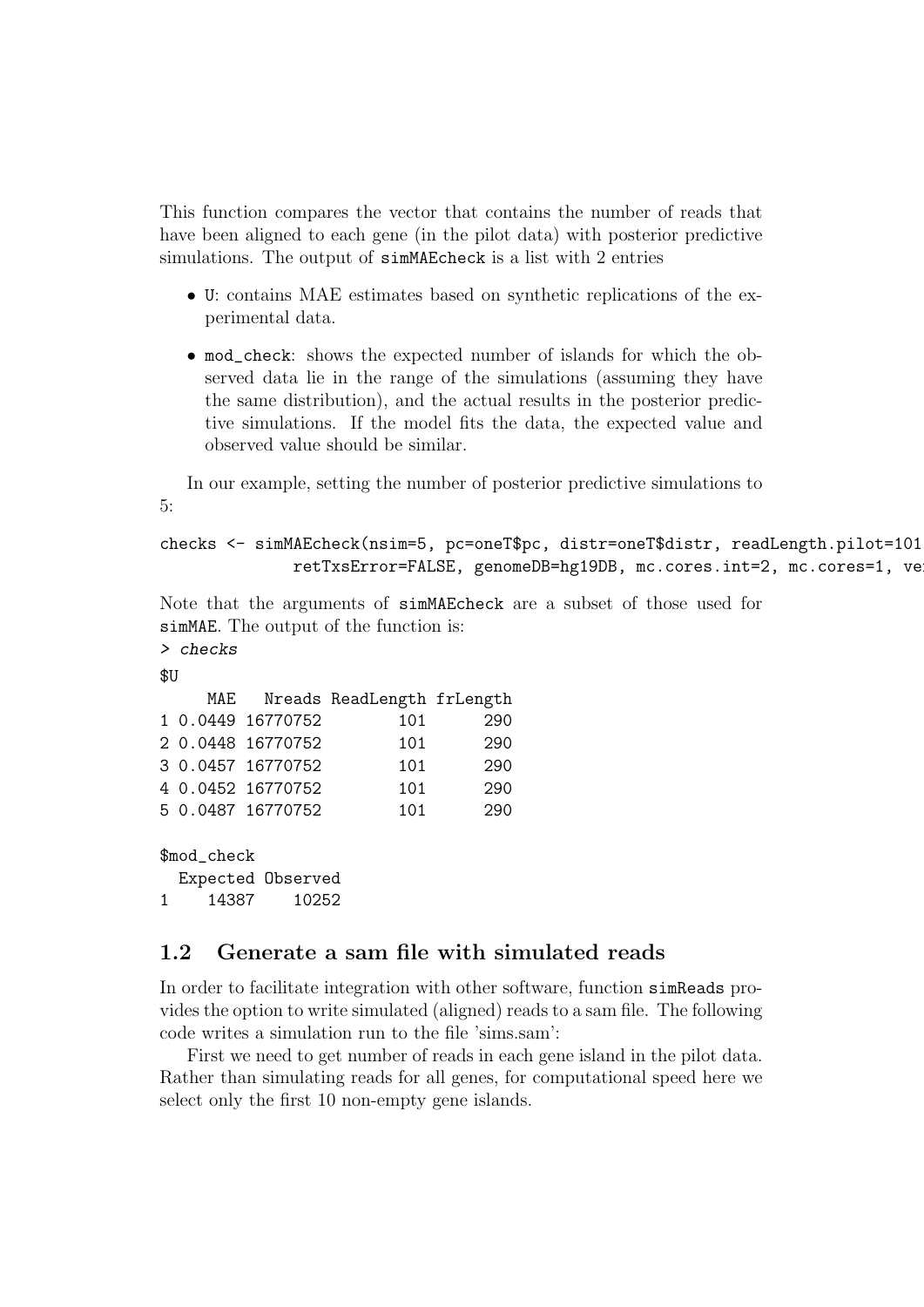```
> load('oneT.casper.RData')
> nReads <- getNreads(oneT$pc)
> head(nReads)
  1 2 3 4 5 6
  0 0 1762 4 0 1894
> nSimReads <- nReads[nReads>10][1:10]
> nSimReads
  3 6 7 8 9 10 11 12 13 14
1762 1894 68 695 995 161 379 232 703 493
> isls <- names(nSimReads)
```
Next we estimate expression on the pilot data. Notice that by setting rpkm=FALSE, calcExp will return relative rather than absolute isoform expression (i.e. adding up to 1 for each gene island).

```
> readLength=101
> tmp <- calcExp(distrs=oneT$distr, genomeDB=hg19DB,
  pc=oneT$pc, islandid=isls, rpkm=FALSE, readLength=readLength)
> pis \leq exprs(tmp)[,1]
> names(pis) <- rownames(tmp)
> head(pis)
NM_001145277 NM_001145278 NM_018090 NM_013943
      0.0273 0.0109 0.9618 1.0000
NM_001195683 NM_003243
      0.2268 0.2275
   Finally, we call simReads to simulate reads and write to file 'sims.sam'.
> sims <- simReads(islandid=isls, nSimReads=nSimReads, pis=pis,
  rl=readLength, writeBam=TRUE, distrs=oneT$distr,
  genomeDB=hg19DB, bamFile='sims', seed=1)
Formatting input
Simulating fragments
10 % of fragments simulated
20 % of fragments simulated
30 % of fragments simulated
40 % of fragments simulated
50 % of fragments simulated
60 % of fragments simulated
70 % of fragments simulated
80 % of fragments simulated
90 % of fragments simulated
100 % of fragments simulated
Splitting counts
```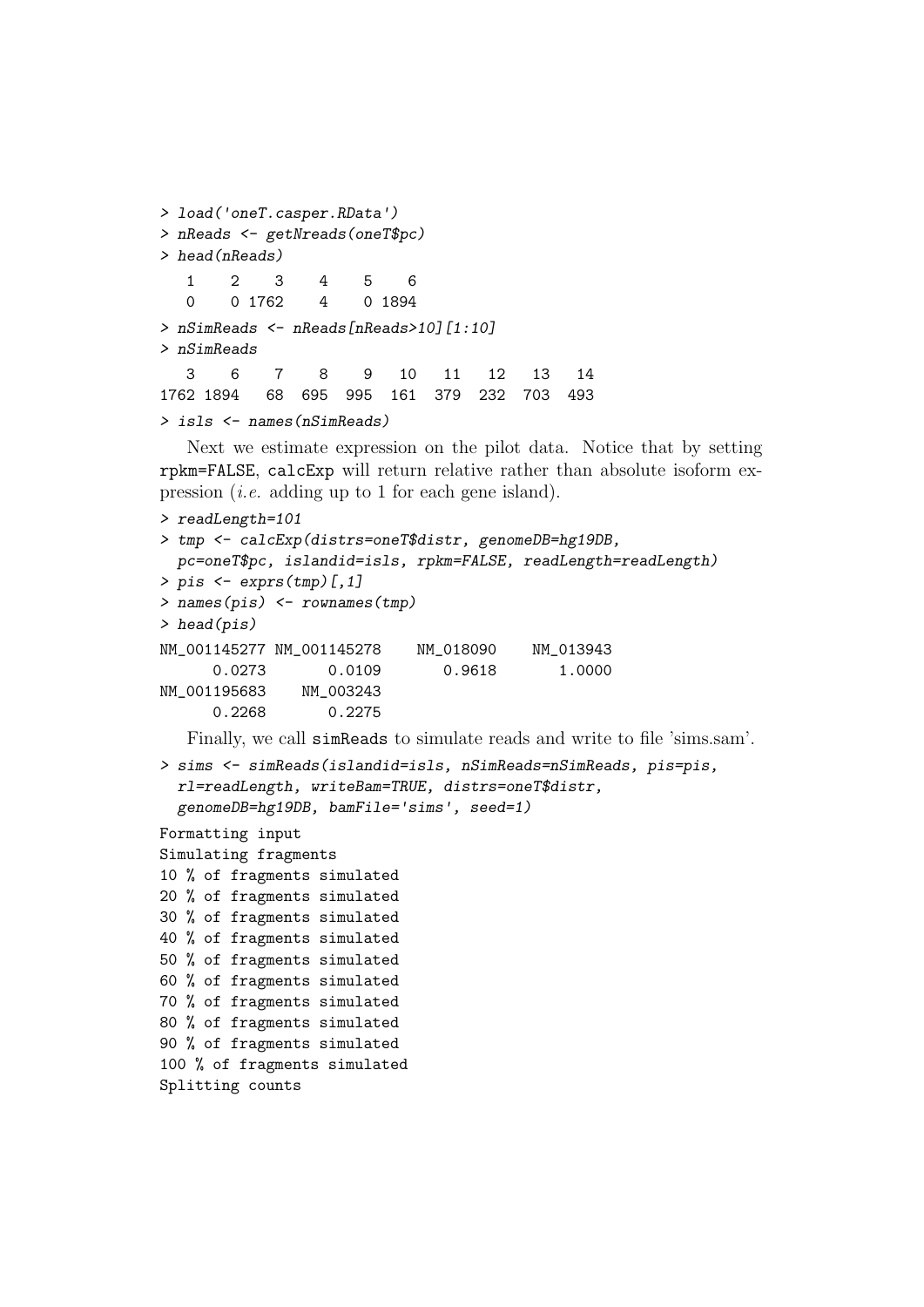To convert the sam file to the binary bam format, sort and index the file we can use the software samtools [\(Li et al.](#page-27-1) [\(2009\)](#page-27-1)) with the following command:

```
> system("samtools view -Sb sims.sam > sims.bam &&
  samtools sort sims.bam sims.sorted && samtools index sims.sorted.bam")
```
### <span id="page-8-0"></span>1.3 Default human and mouse datasets

We provide two example datasets that can be used as default pilot data, one for human and one for mouse, which can be downloaded from [https://](https://sites.google.com/site/rosselldavid/home/myfiles) [sites.google.com/site/rosselldavid/home/myfiles](https://sites.google.com/site/rosselldavid/home/myfiles) (files oneT.casper.RData micebladder.rep1.RData). These files can be used to generate simulations with parameter combinations different to those considered in our paper.

As default pilot human data we downloaded fasta files for sample ERS185276 from the 1000 Genomes project (http://www.1000genomes.org/data). After aligning with Tophat [\(Trapnell et al., 2009\)](#page-28-2) and default parameters, we used function wrapKnown to generate the object oneT. The read length for this experiment is 101bp. This named list contains all necessary information to simulate reads with simMAE or simReads (Sections [1.1-](#page-1-0)[1.2\)](#page-6-0).

- exp: An ExpressionSet with estimated log-RPKM expression
- distr: An object of class readDistrs
- pc: An object of class pathCounts

```
> load("oneT.casper.RData")
```

```
> names(oneT)
```

```
[1] "pc" "distr" "exp"
```
Note that these objects provide transcript expressions in RPKM, but currently simMAE only supports relative isoform, hence we need to compute relative expressions from the pilot data. This is easy since we have the pathCounts and readDistr objects, so we can simply set the argument rpkm=FALSE in calcExp.

```
> readLength=101
```

```
> pilot <- calcExp(distrs=oneT$distr, genomeDB=hg19DB,
```

```
pc=oneT$pc, islandid=isls, rpkm=FALSE, readLength=readLength)
> pis \leq exprs(pilot)[,1]
```
> names(pis) <- rownames(pilot)

We now describe the default RNA-seq mouse data. We downloaded bam files for mouse bladder sample wgEncodeEM003062 of the Encode project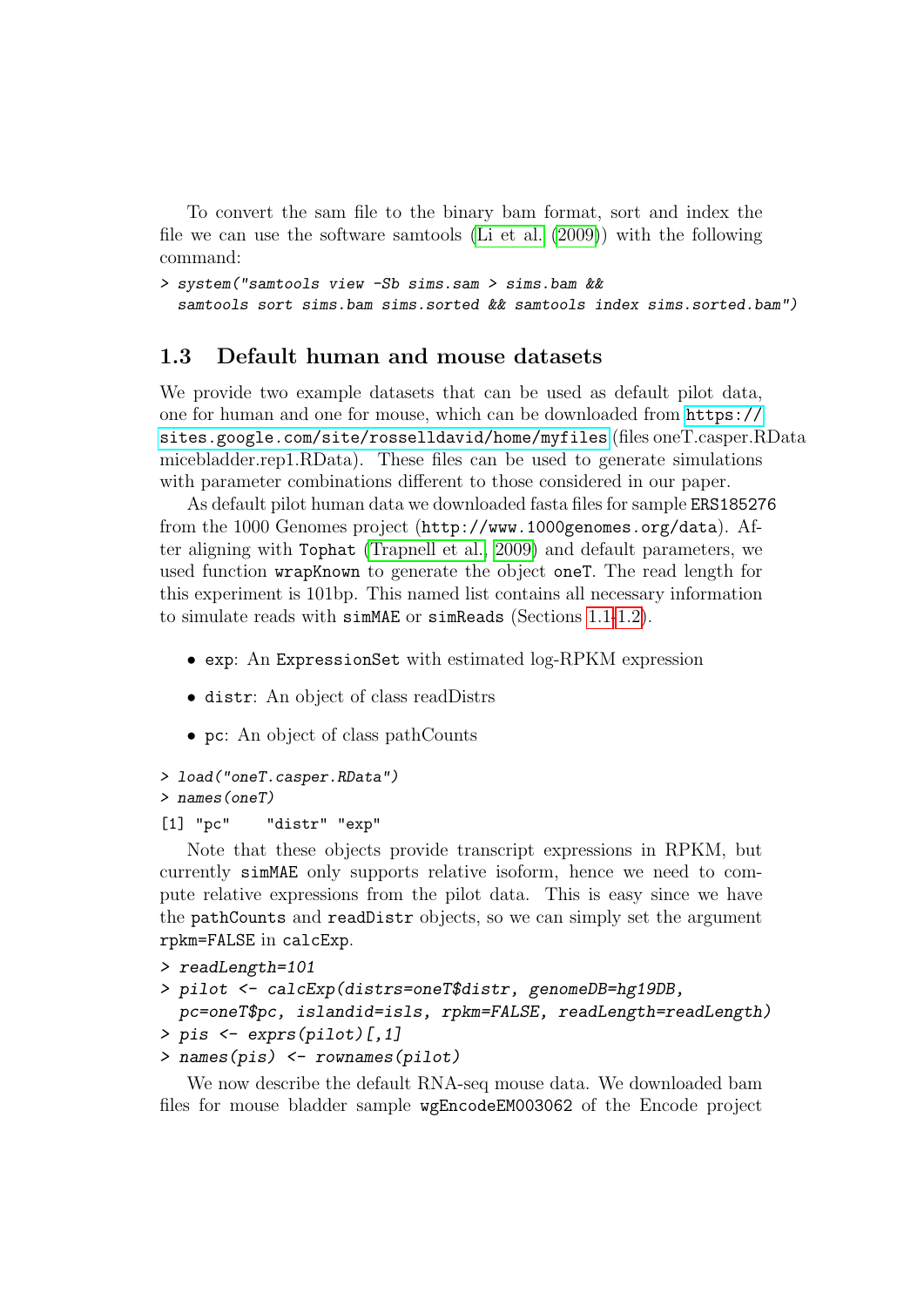(http://www.noncode.org). We used function wrapKnown to generete the object rep1. The read length for this sample is 101bp.

> load("micebladder.rep1.RData")

> names(rep1)

[1] "pc" "distr" "exp"

### <span id="page-9-0"></span>1.4 ExpressionSet as pilot data

The earlier sections used RNA-seq data formatted as .bam files for pilot data (processed with wrapKnown), which ideally come from a related study (same organism, related tissue or experimental conditions). Although we strongly recommend that such pilot data be used whenever available, simMAE also allows using any ExpressionSet object as pilot data by leaving argument pc missing and specifying argument eset.pilot instead. For instance, pilot data can be easily obtained from Gene Expression Omnibus [\(Edgar et al.,](#page-27-2) [2002\)](#page-27-2) using function getGEO from package GEOquery, and could even come from microarray or other technologies. Importantly, simMAE assumes that eset.pilot contains normalized log2 expression, i.e. gene expression is assumed proportional to 2<sup>o</sup>exprs(eset.pilot). Isoform expression within a gene is then generated from a symmetric Dirichlet distribution with parameter  $1/I<sub>g</sub>$ , where  $I<sub>g</sub>$  is the number of isoforms in gene g (see details in help(simMAE)). Within the package casper we also provide default read start and insert size distributions in data 'distrsGSE37704' (see Section [2\)](#page-11-0).

As illustration we use an example where the pilot data contains 10 samples and measures expression for 100 genes. For computational speed here we create eset.pilot with random expression levels, but of course in practice it would contain actual experimental data. We observe that, as expected, MAE decreases with sequencing depth.

```
> exprsx <- matrix(rnorm(1000),nrow=100,ncol=10)
> eset.pilot <- new("ExpressionSet", exprs=exprsx)
> data("distrsGSE37704")
> distr <- distrsGSE37704[[1]]
> n \leq c(10^66.2*10^6)> r < -\operatorname{rep}(101, \operatorname{length}(n))> f \leftarrow rep(300, length(n))> sims <- simMAE(nsim=2, nreads=n, readLength=r,
  fragLength=f, distr=distr, eset.pilot=eset.pilot,
  genomeDB=hg19DB, verbose=TRUE)
Simulating pilot data...
```

```
Generating posterior samples j = 1
```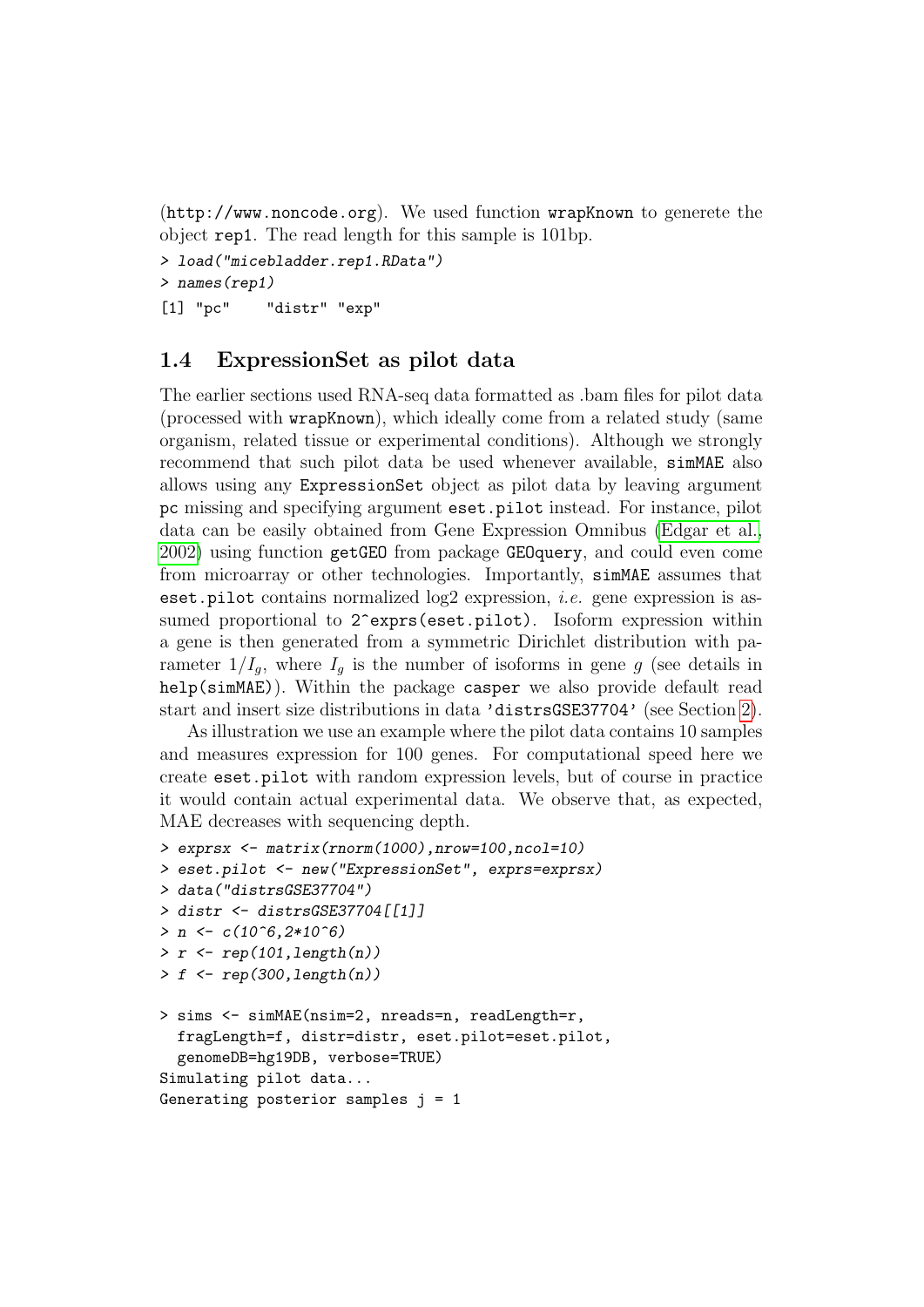```
Obtaining expression estimates...
Average MH acceptance rate 0.827451
Formatting output...
Running simulations for j = 1Formatting input
Simulating fragments
10 % of fragments simulated
20 % of fragments simulated
30 % of fragments simulated
40 % of fragments simulated
50 % of fragments simulated
60 % of fragments simulated
70 % of fragments simulated
80 % of fragments simulated
90 % of fragments simulated
100 % of fragments simulated
Splitting counts
Finished simulations
Formatting input
Simulating fragments
10 % of fragments simulated
20 % of fragments simulated
30 % of fragments simulated
40 % of fragments simulated
50 % of fragments simulated
60 % of fragments simulated
70 % of fragments simulated
80 % of fragments simulated
90 % of fragments simulated
100 % of fragments simulated
Splitting counts
Finished simulations
Generating posterior samples j = 2Obtaining expression estimates...
Average MH acceptance rate 0.827402
Formatting output...
Running simulations for j = 2Formatting input
Simulating fragments
10 % of fragments simulated
20 % of fragments simulated
30 % of fragments simulated
40 % of fragments simulated
```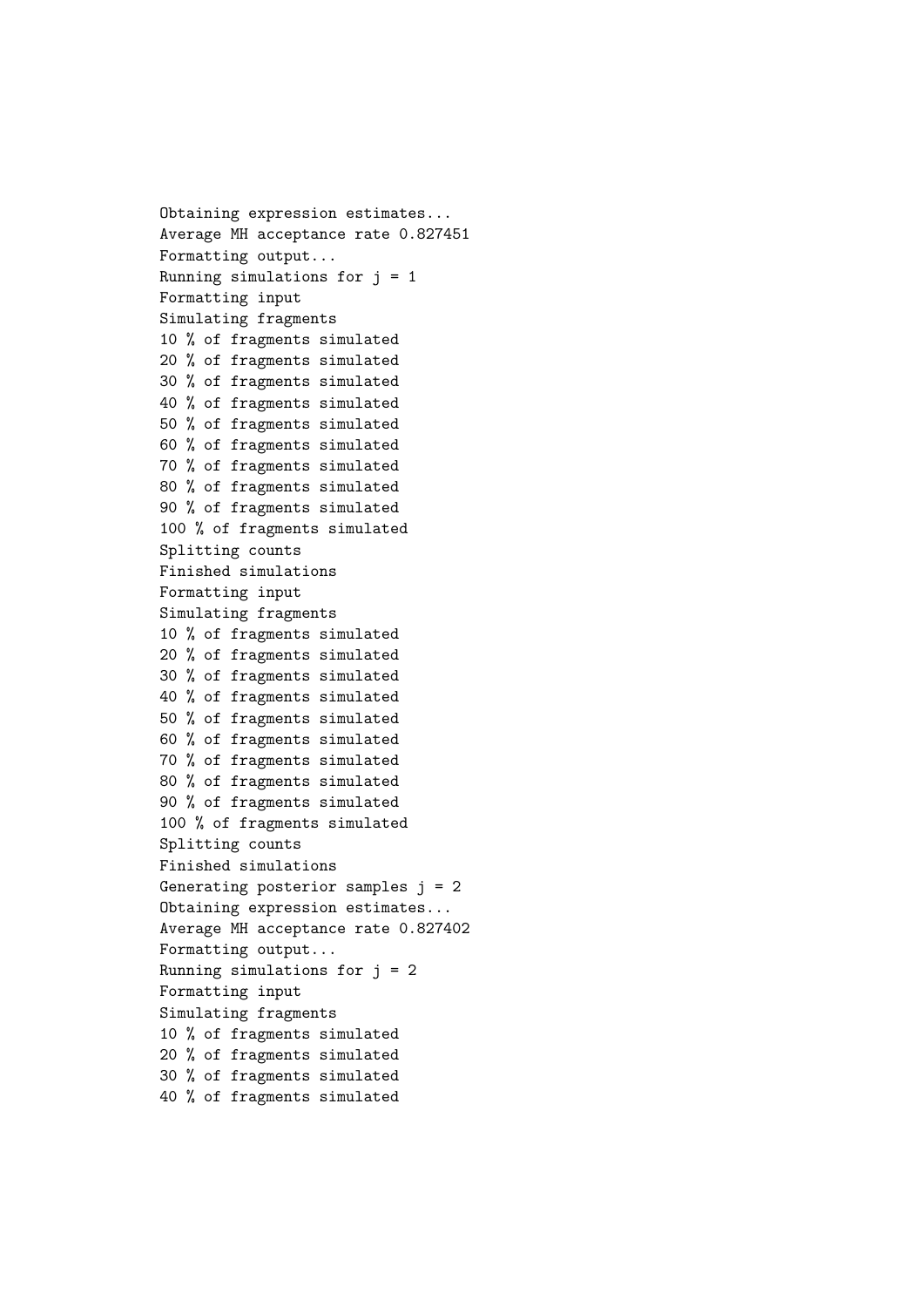```
50 % of fragments simulated
60 % of fragments simulated
70 % of fragments simulated
80 % of fragments simulated
90 % of fragments simulated
100 % of fragments simulated
Splitting counts
Finished simulations
Formatting input
Simulating fragments
10 % of fragments simulated
20 % of fragments simulated
30 % of fragments simulated
40 % of fragments simulated
50 % of fragments simulated
60 % of fragments simulated
70 % of fragments simulated
80 % of fragments simulated
90 % of fragments simulated
100 % of fragments simulated
Splitting counts
Finished simulations
```
#### > sims

|                | MAE Nreads ReadLength frLength |     |
|----------------|--------------------------------|-----|
| 1 0.0711 1e+06 | 101                            | 300 |
| 2 0.0698 1e+06 | 101                            | 300 |
| 3 0.0562 2e+06 | 101                            | 300 |
| 4 0.0559 2e+06 | 101                            | 300 |
|                |                                |     |

# <span id="page-11-0"></span>2 Multiple sample problem

Multiple sample problems are more challenging in that, additional to the sequencing setup (depth, read length and fragment size) one must also decide on the sample size. For a given monetary cost, one may choose to either sequence a few samples at high depth or more samples at lower depth. While adding samples increases the statistical power as usual, a higher sequencing depth increases the estimation precision within each sample and the probability of observing reads from low expression isoforms. As the adequate strategy depends on the specifics of the study  $(e.g.$  amount of differential expression, number of low expression isoforms), casper implements a sequential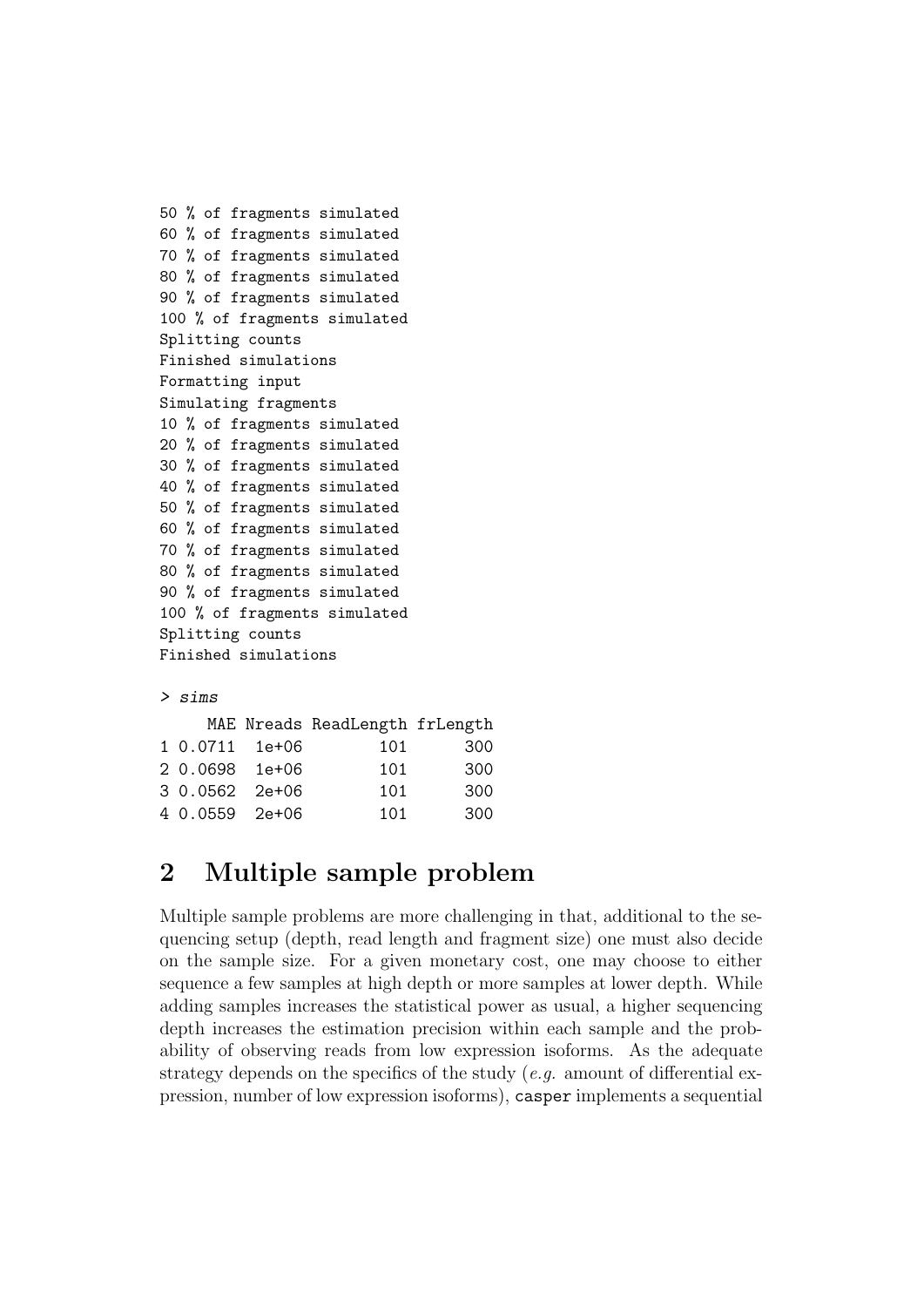strategy. It uses pilot data to learn these characteristics and simulates future data taking into account the inherent uncertainty (e.g. the pilot data provides imperfect expression and fold change estimates).

As an illustration, we consider the Homo sapiens RNA-seq study described in [Trapnell et al.](#page-28-3) [\(2013\)](#page-28-3). The data are available at Gene Expression Omnibus (<http://www.ncbi.nlm.nih.gov/geo>) under accession GSE37704. Shortly, the study aims to compare expression between a knock-down (KO) and a scramble group. Three samples per group were sequenced using MiSeq technology, and three further independent samples using HiSeq. As MiSeq is a cheaper desktop sequencing technology yielding a relatively low number of sequences, we use the MiSeq data as our pilot data to assess the potential advantages of performing a follow-up HiSeq study. Because actual HiSeq data is available, we can then evaluate the quality of the predictions provided by casper.

The first step was to download the MiSeq and HiSeq fasta files, align the reads and obtain expression estimates with wrapKnown. The processed data are available at <https://sites.google.com/site/rosselldavid/home/myfiles>, files gse37704\_miseq.RData and gse37704.RData. Before proceeding to the analysis we indicate the commands needed to obtain the processed data. We aligned the reads with TopHat [\(Trapnell et al., 2009\)](#page-28-2) using default parameters to the human genome version hg19. The code to import the resulting BAM files into Bioconductor and obtain expression estimates with function wrapKnown is below (see vignette("casper") for details). The example is for a single sample (SRR493372), and also shows how to format the transcriptome as needed by casper with function procGenome.

```
> library(GenomicFeatures)
```

```
> genDB <- makeTranscriptDbFromUCSC("hg19",tablename="refGene")
```

```
> hg19DB <- procGenome(genDB, "hg19")
```

```
> bamFile <- 'SRR493372/sorted_hits.bam'
```

```
> SRR493372 <- wrapKnown(bamFile, genomeDB=hg19DB, readLength=101,
 keep.multihits=FALSE)
```
We used wrapKnown on the remaining MiSeq samples (SRR493373 to SRR493376). The slot "exp" in the output of wrapKnown contains an ExpressionSet with the estimated isoform expressions, and the slot "distrs" the estimated insert size and read start distributions. We used function mergeExp to combine the expressions in a single ExpressionSet. The keep option indicates to save transcript and gene ids, as well as the number of aligned reads per gene in the featureData. We stored the insert sizes and read start distributions in a list.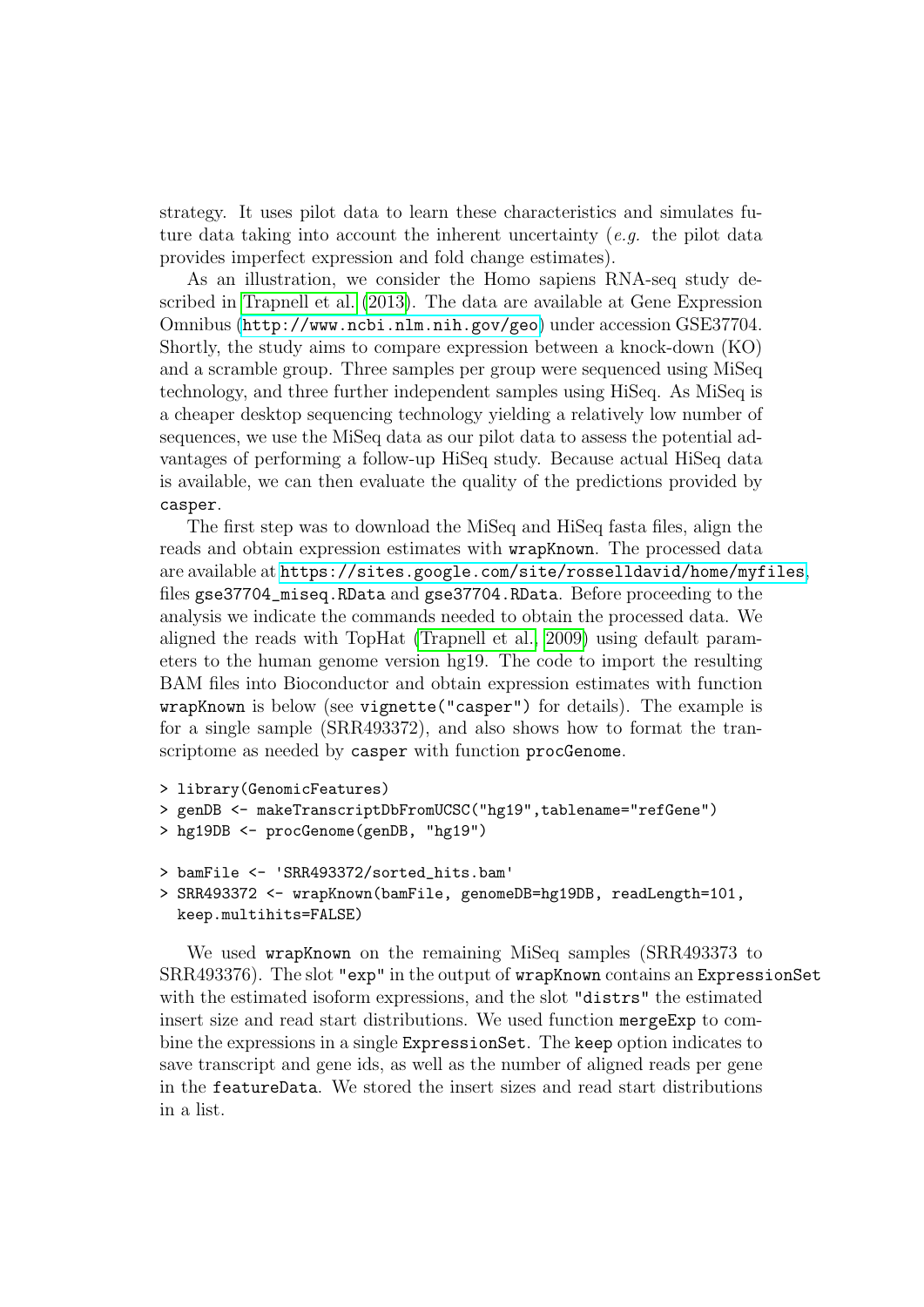- > sampleNames <- paste("SRR4933",72:76,sep="")
- > gse37704.miseq <- mergeExp(SRR493372\$exp,SRR493373\$exp,SRR493374\$exp, SRR493375\$exp,SRR493376\$exp,SRR493376\$exp, sampleNames=sampleNames, keep=c('transcript','gene','explCnts'))
- > gse37704.miseq\$group <- factor(rep(c('Scramble','HOXA1KD'),each=3))
- > gse37704.miseq <- quantileNorm(gse37704.miseq)
- > distrsGSE37704 <- list(SRR493372\$distr,SRR493373\$distr,SRR493374\$distr, SRR493375\$distr,SRR493376\$distr,SRR493377\$distr)

Finally, we applied quantile normalization to gse37704.miseq using quantileNorm. We repeated the same process for the HiSeq data (samples SRR493367 to SRR493371).

We now proceed to the analysis. We first load the MiSeq data and annotated genome (available at [https://sites.google.com/site/rosselldavid](https://sites.google.com/site/rosselldavid/home/myfiles)/ [home/myfiles](https://sites.google.com/site/rosselldavid/home/myfiles)).

```
> load('hg19DB.RData')
> load('gse37704_miseq.RData')
> gse37704.miseq
ExpressionSet (storageMode: lockedEnvironment)
assayData: 40892 features, 6 samples
  element names: exprs
protocolData: none
phenoData
  sampleNames: SRR493372 SRR493373 ... SRR493377 (6
    total)
  varLabels: group
  varMetadata: labelDescription
featureData
  featureNames: NM_032291 NM_001145277 ... NM_012312
    (40892 total)
  fvarLabels: transcript island_id ... readCount (16
    total)
  fvarMetadata: labelDescription
experimentData: use 'experimentData(object)'
Annotation:
> pData(gse37704.miseq)
             group
SRR493372 Scramble
SRR493373 Scramble
SRR493374 Scramble
SRR493375 HOXA1KD
```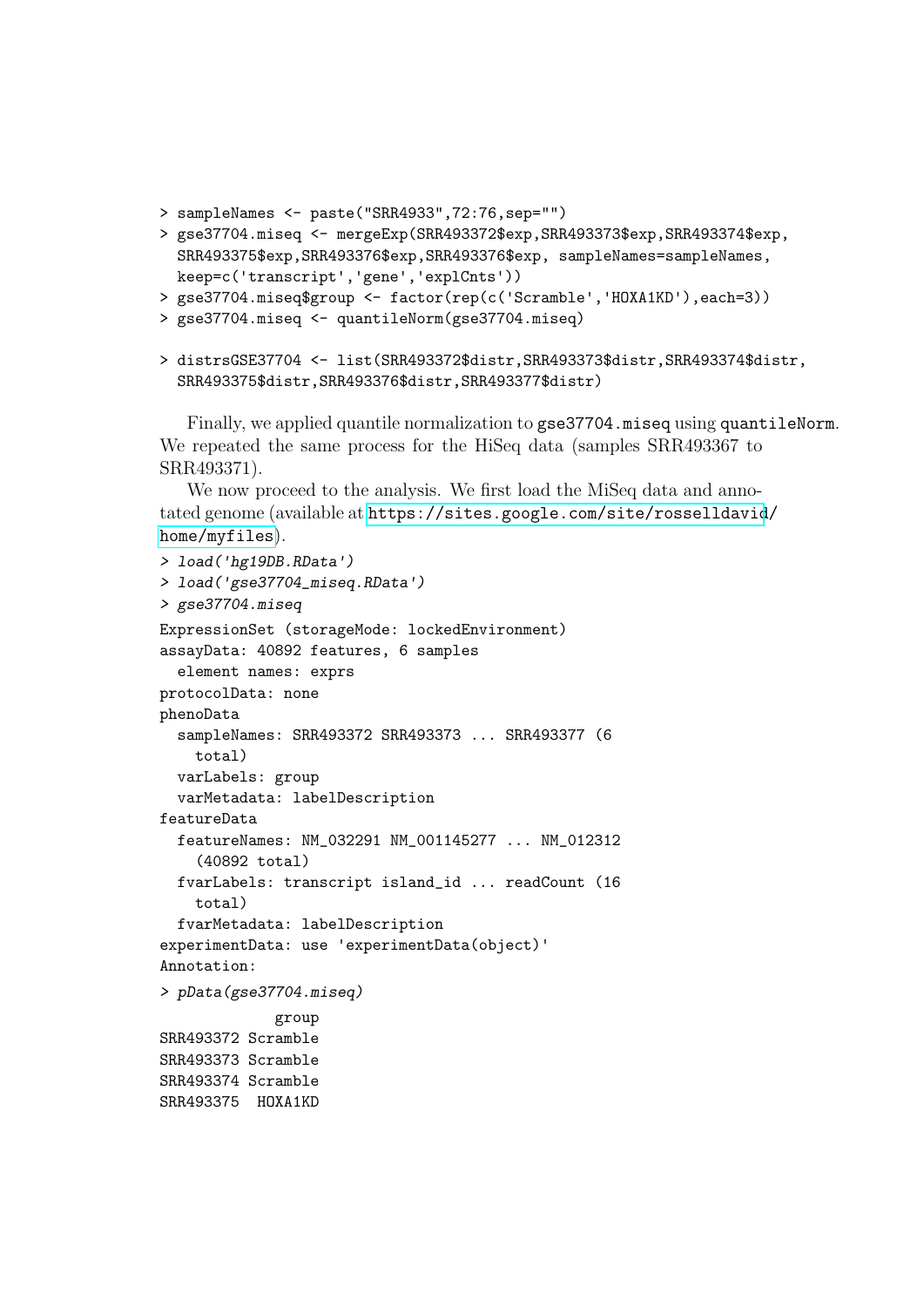### SRR493376 HOXA1KD SRR493377 HOXA1KD

The main step is to simulate future HiSeq data via posterior predictive simulation, *i.e.* conditional on the MiSeq data, which is implemented in simMultSamples. By default simMultSamples uses the log-normal normal with modified variance model (LNNMV, [Yuan and Kendziorski](#page-28-4) [\(2006\)](#page-28-4)) to simulate the true expression levels in each sample (argument  $\texttt{model='LNNMV'}$ ), which is a hierarchical Normal-Normal model. As an alternative setting model='GaGa' generates data from the GaGa model [\(Rossell, 2009\)](#page-27-3), a similar hierarchical model where expression levels and underlying parameters are assumed to be Gamma distributed. Essentially the GaGa model is preferrable when observed expression levels are positively skewed, although typically both models give fairly similar results when the pilot sample has ≥ 2 samples per group. We indicate to use the MiSeq pilot data with  $x = g$ se37704.miseq, and that there's a variable 'group' in pData(x) containing group labels with groups='group'. We simulate 3 HiSeq samples per group ( $n\tan\theta = c(3,3)$ ) with a target of 12 million ( $n\tan\theta$ ) 101bp (readLength=101) read pairs in each sample, with an average insert size of fragLength=200. We set the simulation in this manner to resemble the actual HiSeq data in GSE37704, which had 12-16 million 101bp aligned read pairs with an average insert size close to 200bp.

simMultSamples generates reads and insert sizes to reflect experimental biases (e.g. 3' end bias). Ideally these are estimated from pilot data with wrapKnown or getDistrs (casper does not impose any parametric assumptions to be as realistic as possible). For convenience, we also provide default distributions estimated from the GSE37704 MiSeq data in the dataset distrsGSE37704, which we observed is not too different from what estimates we obtained in various HiSeq datasets. distrs may be a list with estimates from several samples, and in this case simMultSamples randomly chooses one of them for each simulation, *i.e.* incorporates the uncertainty regarding the actual insert size and read distribution for future samples. To save computation time here we only obtain nsim=5 simulations, but in practice we recommend more to better assess uncertainty (nsim=20 seemed to suffice in most examples we considered). The argument mc.cores can be used for parallel processing.

```
> data(distrsGSE37704)
```

```
> nreads <- 12*10^6
```

```
> gse37704.new <- simMultSamples(5, nsamples=c(3,3), nreads=nreads,
```

```
+ readLength=101, fragLength=200, x=gse37704.miseq, groups='group',
```

```
+ distrs=distrsGSE37704, genomeDB=hg19DB, mc.cores=6)
```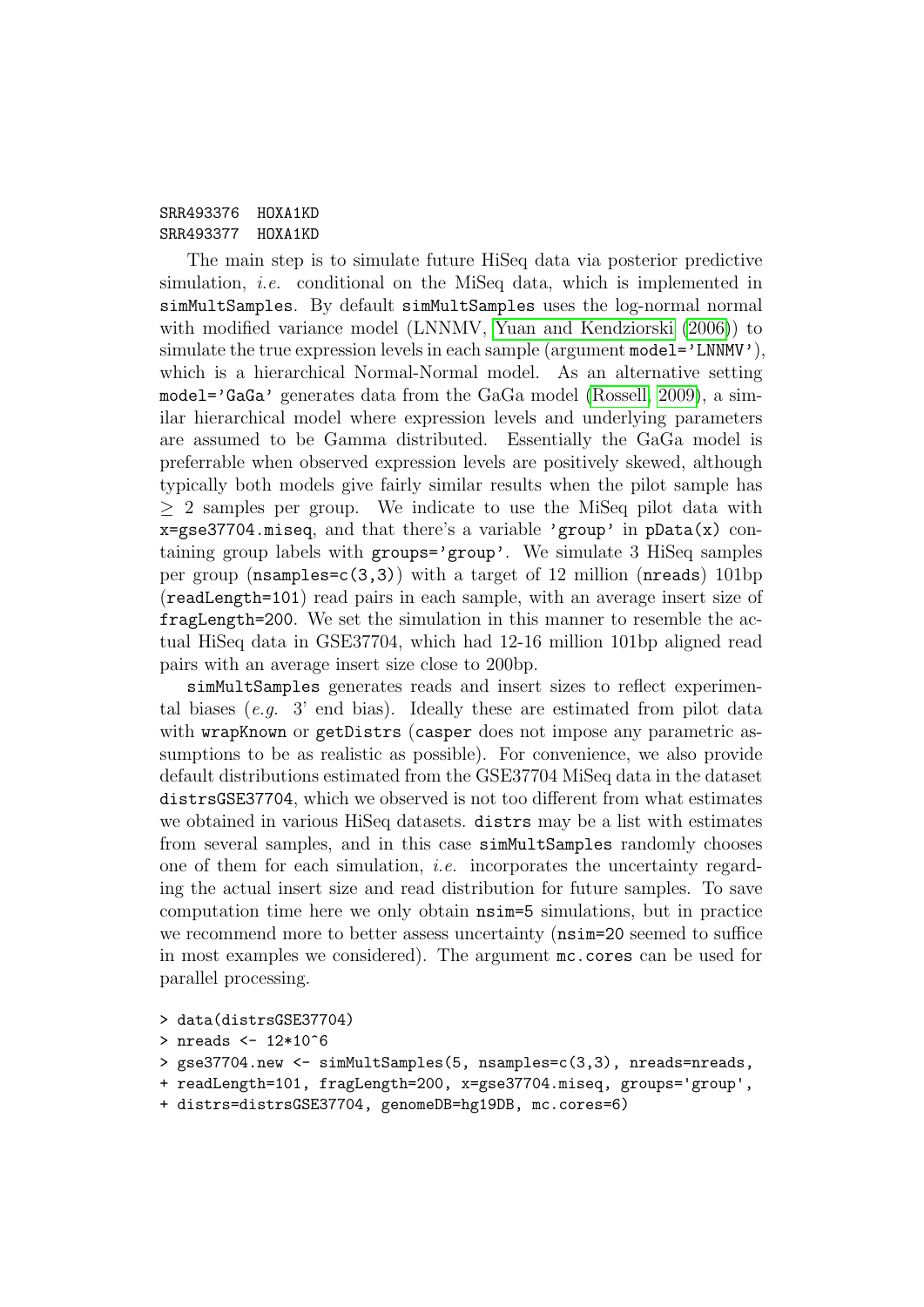```
Fitting NNGV model...
Obtaining 5 simulations (6 samples with 11833598 reads each - some will be non-mappab
......
......
......
......
......
```
simMultSamples returns an object of class "simulatedSamples " with nsim simulated datasets and nsamples each. We can select subsets as usual, e.g. gse37704.new [1:3] returns the first three simulations and gse37704.new [, $c(1,4)$ ] returns samples 1 and 4 (the first sample in each group) from all nsim simulations. We can also recover the simulation truth for the differences between group means in each simulation with coef. Estimated isoform expressions (casper log-rpkm estimate) in each simulated data are returned in ExpressionSets, on which one may use any desired analysis strategy. Here we use mergeBatches to combine the simulated HiSeq with the observed MiSeq data, which performs quantile normalization, a linear-model batch effect adjustment, and returns a list of ExpressionSet objects ready for analysis.

```
> gse37704.new
```
simulatedSamples object with 5 simulated datasets (6 samples each)

- 'coef' gets true differences between group means (returns matrix)
- 'exprs' gets estimated expressions (returns list of ExpressionSets)
- 'mergeBatches' combines exprs with a given ExpressionSet (returns list of Expr
- > #Select 2 simulations
- > gse37704.new[1:2]

```
simulatedSamples object with 2 simulated datasets (6 samples each)
```
- 'coef' gets true differences between group means (returns matrix)
- 'exprs' gets estimated expressions (returns list of ExpressionSets)
- 'mergeBatches' combines exprs with a given ExpressionSet (returns list of Expr
- > #Select 2 samples from each sim

```
> gse37704.new[,c(1,2,4,5)]
```

```
simulatedSamples object with 5 simulated datasets (4 samples each)
```
- 'coef' gets true differences between group means (returns matrix)

- 'exprs' gets estimated expressions (returns list of ExpressionSets)

```
- 'mergeBatches' combines exprs with a given ExpressionSet (returns list of Expr
```
- > #Simulation truth
- > logfc.true <- coef(gse37704.new)
- > head(logfc.true)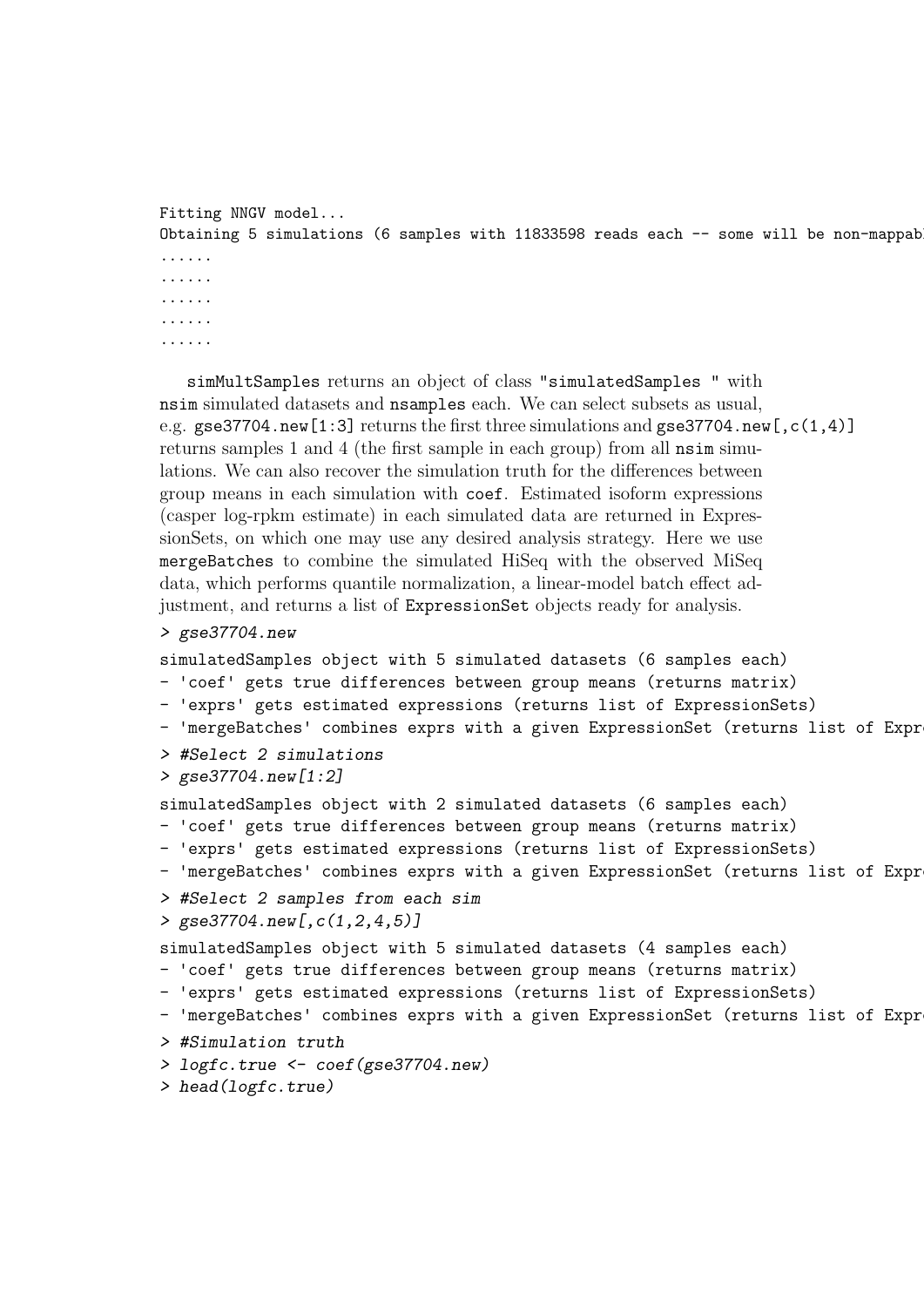```
sim1 sim2 sim3 sim4 sim5
NM_032291 -0.854 -1.094 -0.7904 -0.9190 -0.9334
NM_001145277 -0.157 -0.251 -0.2433 0.1392 -0.0115
NM_001145278 1.113 0.282 0.6674 0.6239 0.5010
NM_018090 0.268 0.302 0.5607 0.2463 0.1211
NM_052998 -0.380 -0.310 -0.4127 -0.4313 -0.2583
NM_001080397 -0.301 -0.275 -0.0944 -0.0193 -0.2560
> #Simulated expressions
> #(casper log-rpkm estimates)
> gse37704.new[[1]]$simExpr
ExpressionSet (storageMode: lockedEnvironment)
assayData: 40892 features, 6 samples
  element names: exprs
protocolData: none
phenoData
  sampleNames: Sample 1 Sample 2 ... Sample 6 (6
    total)
  varLabels: group
  varMetadata: labelDescription
featureData
  featureNames: NM_032291 NM_001145277 ... NM_012312
    (40892 total)
  fvarLabels: explCnts.1 explCnts.2 ... readCount (7
    total)
  fvarMetadata: labelDescription
experimentData: use 'experimentData(object)'
Annotation:
> #Merge with pilot data
> xnewadj <- mergeBatches(gse37704.miseq,gse37704.new,mc.cores=2)
> length(xnewadj)
[1] 5
> class(xnewadj[[1]])
[1] "ExpressionSet"
attr(,"package")
[1] "Biobase"
```
Before proceeding to the analysis, we show that this preprocessing is indeed necessary with the actual GSE37704 HiSeq data. (file gse37704.RData at <https://sites.google.com/site/rosselldavid/home/myfiles>). We combine the data using mergeBatches as before, and also combine the data with no adjustment.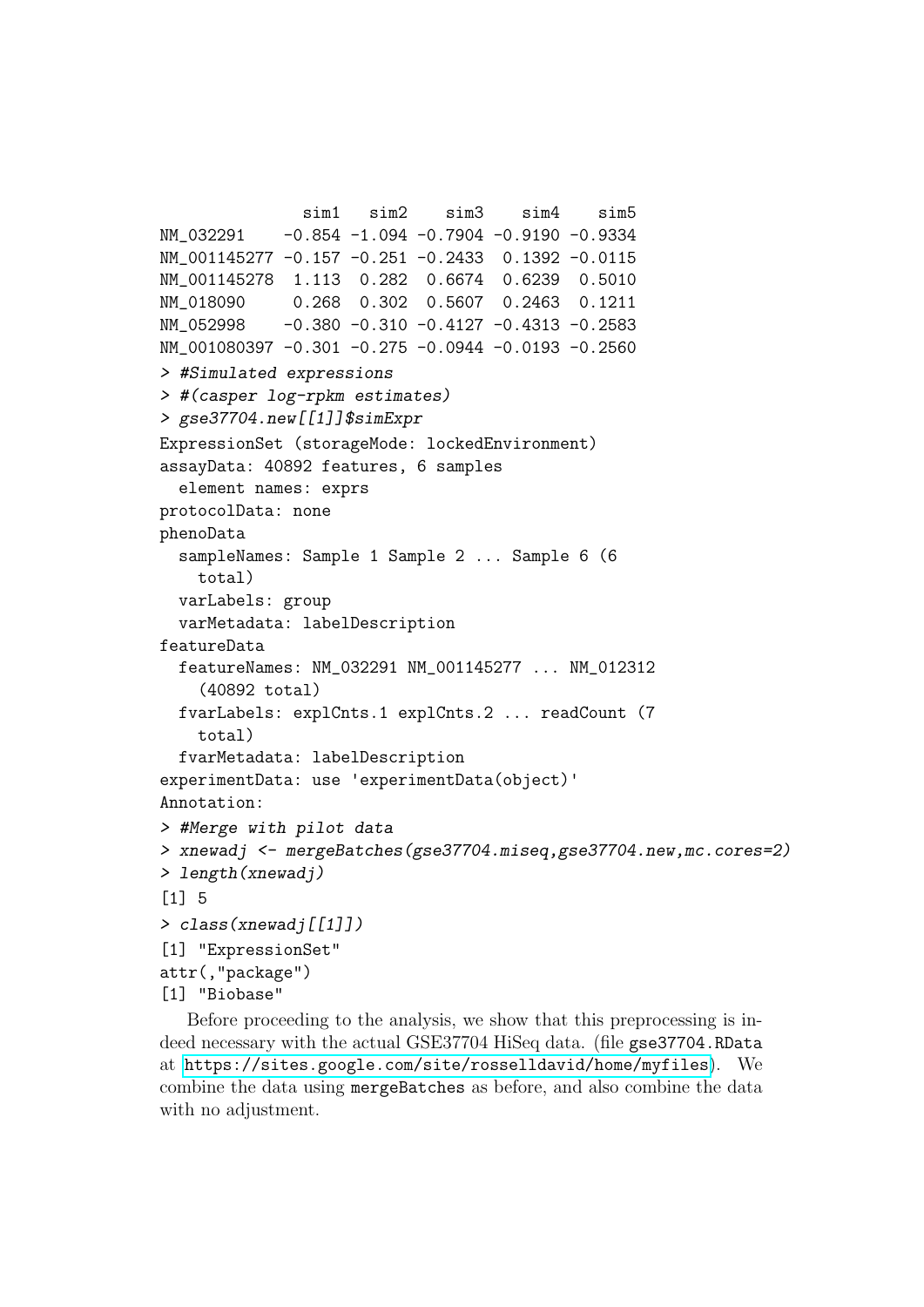

<span id="page-17-0"></span>Figure 2: Boxplot with estimated isoform expressions with no adjustment (left) and the adjustment in mergeBatches (right)

```
> load('gse37704.RData')
```
.

```
> xadj <- mergeBatches(gse37704.miseq,gse37704)
```

```
> n <- featureNames(gse37704)
```
 $>$  xnoadj  $\le$  cbind(exprs(gse37704.miseq)[n,], exprs(gse37704))

When no adjustment is applied the range of estimated expressions in MiSeq data is substantially shorter than in HiSeq (Figure [2](#page-17-0) left). That is, the higher HiSeq sequencing depth results in a broader dynamic range. As usual with expression studies, a suitable normalization must be applied to avoid systematic biases. The simple quantile normalization in mergeBatches seems to perform satisfactorily (Figure [2](#page-17-0) right).

### > boxplot(xnoadj,outline=FALSE)

### > boxplot(exprs(xadj),outline=FALSE)

The boxplots discussed above inform about biases at the genome-wide level, but they cannot reveal biases at the transcript level. For this purpose we obtain PCA plots. In the unadjusted data (Figure [3,](#page-18-0) left) we observe that, while KO and Scramble samples are well separated within each batch, there are strong differences between batches. It should be noted that these differences remain even after applying quantile normalization to the unadjusted data (data not shown). The adjustment implemented in mergeBatches effectively removes batch effects (Figure [3,](#page-18-0) right). Here HiSeq samples exhibit lower variability than MiSeq, which would be consistent with a lower estimation error afforded by their higher sequencing depth.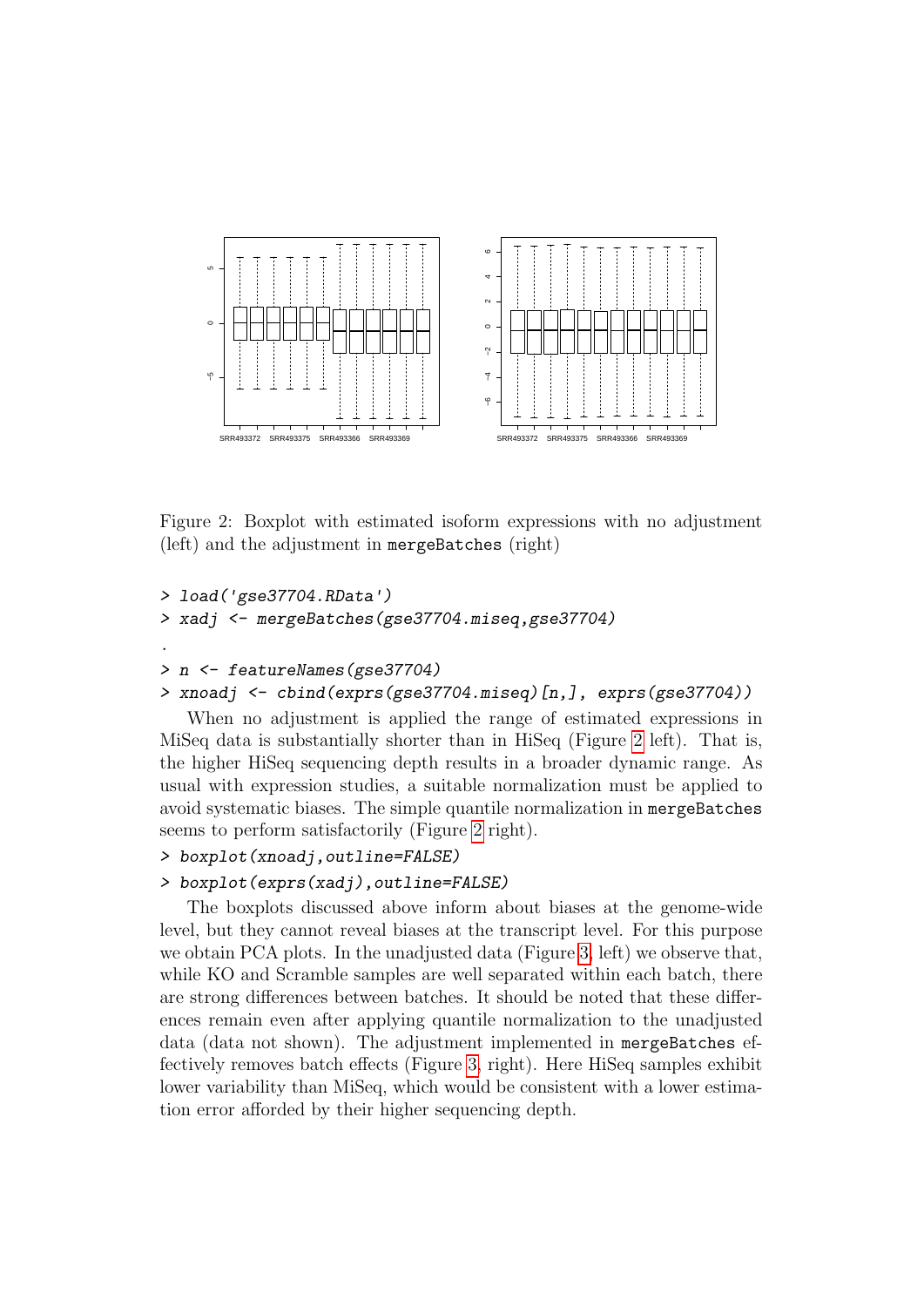

<span id="page-18-0"></span>Figure 3: PCA plot for unadjusted data (left) and data adjusted with mergeBatches (right)

```
> pca <- prcomp(t(xnoadj))
> col <- c(gse37704.miseq$group,gse37704$group)
> pch \leq rep(1:2,each=6)
> ylim \leq range(pca$x[,1:2])
> plot(pca$x[,1:2], col=col, pch=pch, ylim=ylim)
> txt <- c('KO MiSeq','Scr MiSeq','KO HiSeq','Scr HiSeq')
> legend('topleft',txt,col=c(1,2,1,2),pch=c(1,1,2,2))
> pca <- prcomp(t(exprs(xadj)))
> col <- ifelse(xadj$group=='HOXA1KD',1,2)
> pch <- ifelse(xadj$batch=='batch1',1,2)
> ylim \leq range(pca$x[,1:2])
> plot(pca$x[,1:2], col=col, pch=pch, ylim=ylim)
> legend('topright',txt,col=c(1,2,1,2),pch=c(1,1,2,2))
```
We now proceed to differential expression analysis. The basic idea is to apply any desired data analysis technique to the simulated data, the corresponding results giving an idea of what is expected in actual data. As an illustration, here we focus on finding isoforms where expression changes at least 3 fold between groups. More precisely, the null hypothesis for isoform  $i$ is  $H_0: |\mu_{i1} - \mu_{i2}| < \log(3)$  and the alternative  $H_1: |\mu_{i1} - \mu_{i2}| > \log(3)$ . This is a test for equivalence rather than strict equality between groups, which aims to detect isoforms differentially expressed by a biologically meaningful margin, e.g. as discussed by [McCarthy and Smyth](#page-27-4) [\(2009\)](#page-27-4). We note that casper outputs continuous isoform expression estimates rather than gene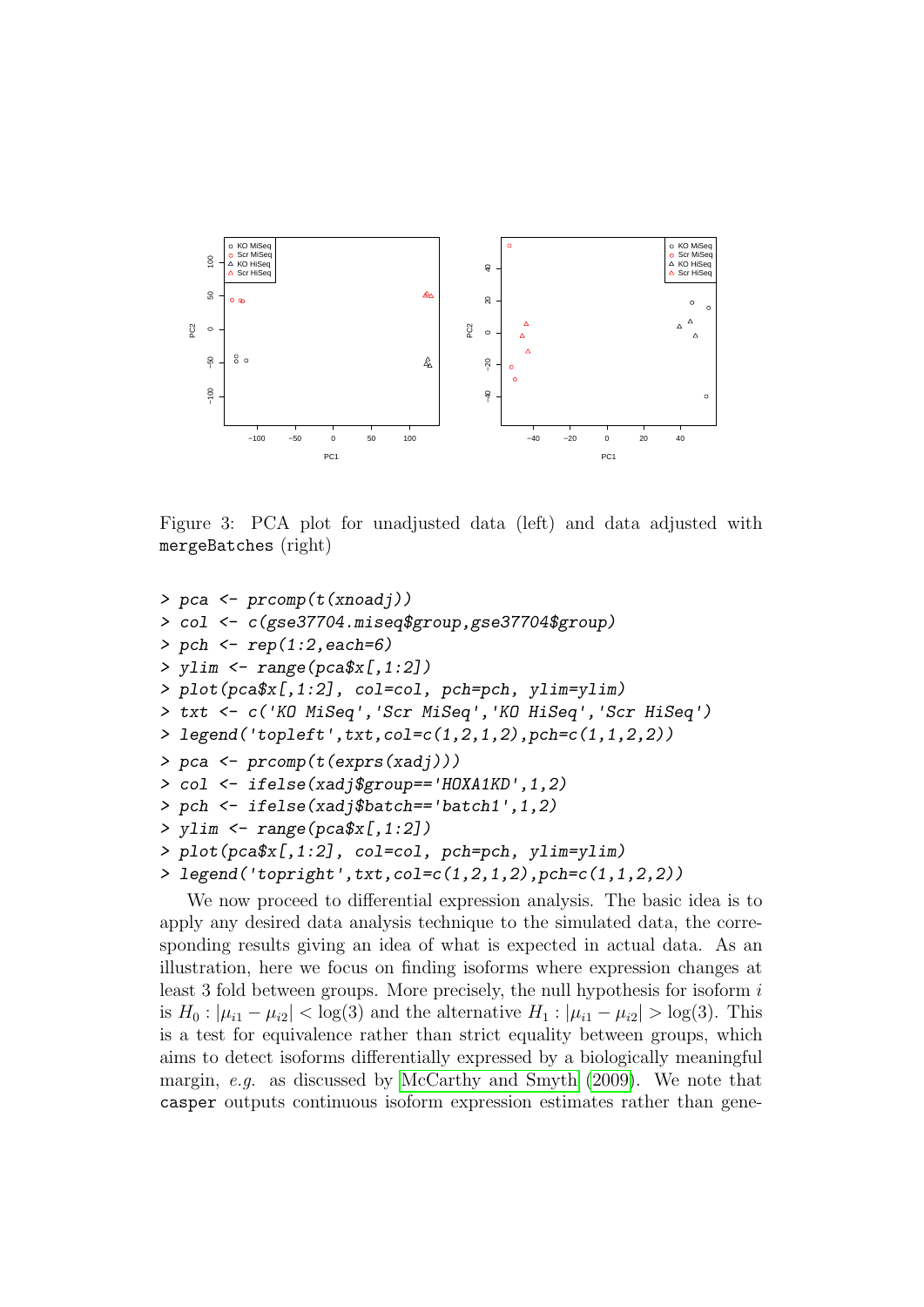level counts, hence data analysis methods targetting continuous response variables are more appropriate that analyses for categorical data.

casper implements an empirical Bayes framework to test equivalence in expression across groups in function probNonEquiv. Briefly, probNonEquiv computes the posterior probability  $P(|\mu_{i1} - \mu_{i2}| \mid y)$ , where y is all the available data. The probability is based on the LNNMV model implemented in package EBarrays [\(Yuan et al., 2007;](#page-28-5) [Yuan and Kendziorski, 2006\)](#page-28-4), which has a similar formulation as limma [\(Smyth, 2004\)](#page-28-6) except that information is shared for group means as well as the residual variance. We first proceed to the analysis, and subsequently perform some model checks.

We apply **probNonEquiv** to the MiSeq data alone, the combined MiSeq + observed HiSeq and the combined Miseq + simulated HiSeq data. In all analyses we restrict attention to genes with ≥10 reads.

```
> ppt0 <- probNonEquiv(gse37704.miseq, groups='group',
    logfc=log(3), minCount=10)
> head(ppt0)
  NM_032291 NM_001145277 NM_001145278 NM_018090
   1.52e-01 2.19e-10 9.71e-02 1.08e-04
  NM_052998 NM_001080397
   6.97e-04 2.96e-06
> ppt1 <- probNonEquiv(xadj, groups='group',
    logfc=log(3), minCount=10)
> head(ppt1)
  NM_032291 NM_001145277 NM_001145278 NM_018090
   9.17e-03 8.20e-05 8.61e-04 1.27e-10
  NM_052998 NM_001080397
   3.26e-07 1.37e-13
> pp <- probNonEquiv(xnewadj, groups='group',
    logfc=log(3),minCount=10, mc.cores=2)
> head(pp)
                sim1 sim2 sim3 sim4 sim5
NM_032291 5.17e-02 5.59e-02 5.01e-02 5.85e-03 1.08e-02
NM_001145277 1.16e-20 2.05e-21 2.71e-17 4.54e-17 3.18e-15
NM_001145278 4.25e-02 1.01e-02 3.86e-01 3.83e-03 2.25e-02
NM_018090 3.36e-05 3.31e-07 4.82e-08 2.10e-04 5.03e-07
NM_052998 6.86e-10 9.55e-05 3.59e-05 3.51e-05 4.19e-10
NM_001080397 3.77e-03 4.73e-06 4.20e-15 2.54e-07 3.85e-11
```
Suppose we declare as differentially expressed all genes with posterior probability >0.95, which guarantees that the posterior expected False Discovery Proportion (the Bayesian counterpart of the FDR) is below  $0.05$  (Müller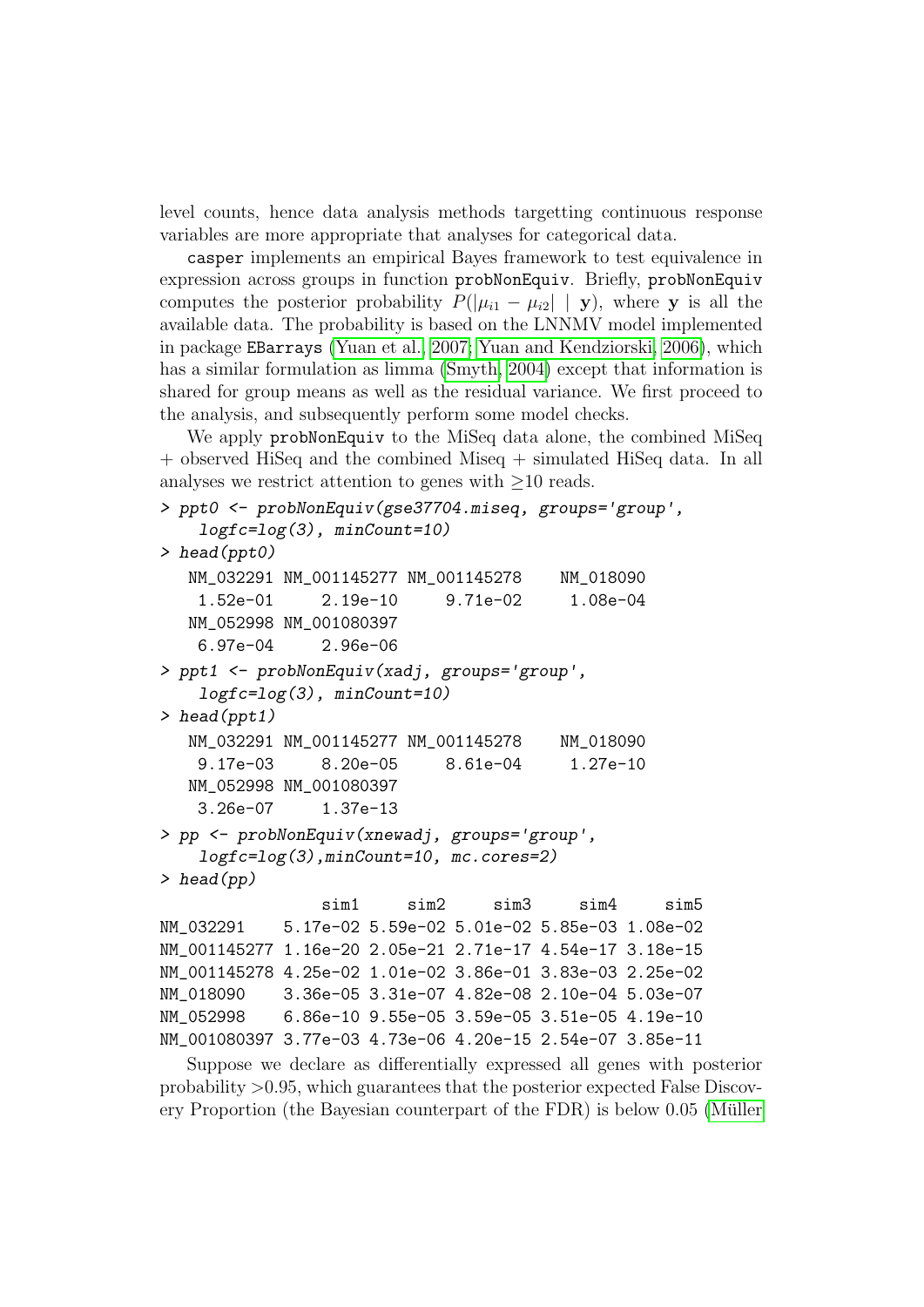```
et al., 2004). The function getRoc computes operating characteristics for
each simulation.
```

```
> n0obs <- sum(ppt0>.95,na.rm=TRUE)
> n1obs <- sum(ppt1>.95,na.rm=TRUE)
> n1sim <- colSums(pp>.95,na.rm=TRUE)
> n0obs
[1] 640
> n1obs
[1] 870
> mean(n1sim)
[1] 855
> n1sim
sim1 sim2 sim3 sim4 sim5
859 857 862 855 842
> oc <- getRoc(abs(logfc.true)>log(3),pp>0.95)
> oc
     tp fp tn fn p fdr pow
sim1 842 17 38687 1261 859 0.0198 0.400
sim2 836 21 38724 1241 857 0.0245 0.403
sim3 845 17 38711 1231 862 0.0197 0.407
sim4 836 19 38723 1239 855 0.0222 0.403
sim5 822 20 38709 1281 842 0.0238 0.391
> colMeans(oc)
     tp fp tn fn p fdr
8.36e+02 1.88e+01 3.87e+04 1.25e+03 8.55e+02 2.20e-02
    pow
4.01e-01
```
There are 640 differential expression calls using the MiSeq data and 870 using the combined MiSeq and observed HiSeq data. The predicted number of calls based on the simulations is 855, in good agreement the observed data. The mean false discovery proportion in the posterior predictive simulations is 0.022, and the mean power 0.401. Additionally to the point estimates given by colMeans(oc), we may portray the uncertainty with credibility intervals or straightforward plots. The following code produces Figure [4,](#page-21-0) which compares observed with posterior predictive number of DE calls (3 samples per group indicates MiSeq data alone was used, 6 samples per group corresponds to 3 Miseq  $+$  3 HiSeq). The observed DE calls with 6 samples (black) falls within the range of corresponding posterior predictive draws (grey), suggesting that uncertainty was adequately portrayed in the simulation.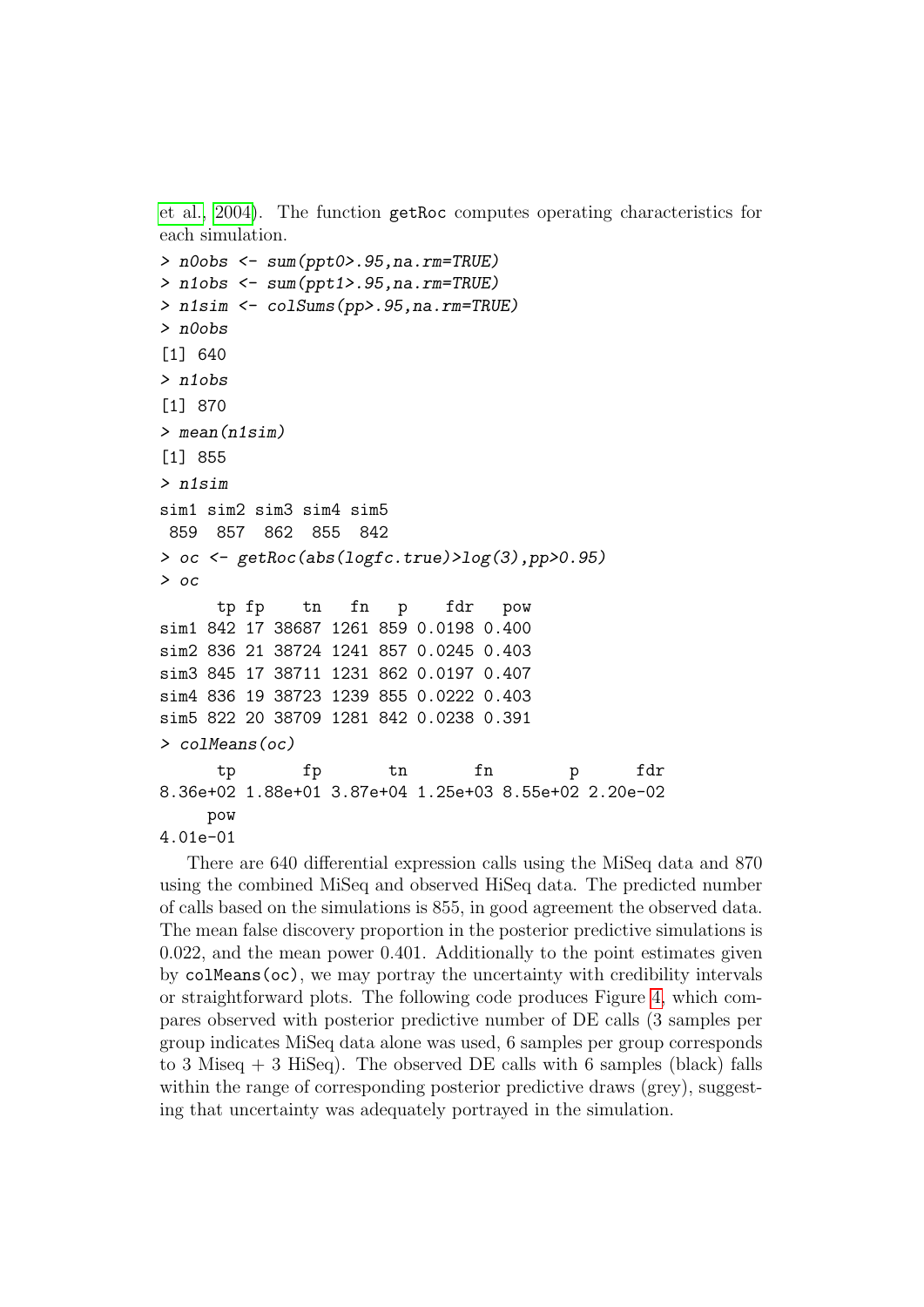

<span id="page-21-0"></span>Figure 4: Number of isoforms with  $P(|\mu_{i1} - \mu_{i2}| > \log(2) | \mathbf{y}) > 0.95$  for observed data (black) and posterior predictive simulations (grey).

```
> ylim <- range(c(n0obs,n1obs,n1sim))
> plot(c(3,6),c(n0obs,n1obs),ylim=ylim,pch=16,ylab='DE calls',
    xlab='Samples per group',cex.lab=1.25)
> points(rep(6,length(n1sim)),n1sim,col='gray',pch=8)
> legend('topleft',c('Observed','Predicted'),pch=c(16,8),
```
col=c('black','gray'),cex=1.25) Here we used probNonEquiv, but the posterior predictive simulations can help assess the results one would get with any other suitable analysis strategy. As an illustration, we now perform equivalence tests using limma one-side P-values. This test is implemented in function treat in package limma [Mc-](#page-27-4)[Carthy and Smyth](#page-27-4) [\(2009\)](#page-27-4). Given that xadj contains a list of ExpressionSet objects, one need only apply the desired analysis method to each element in xadj. For convenience, we included a wrapper pvalTreat in casper that calls treat and adjusts the resulting P-values using any method available in p.adjust.

```
> pvalt0 <- pvalTreat(gse37704.miseq, groups='group',
```

```
logfc=log(3), minCount=10, p.adjust.method='BH')
```
- > pvalt1 <- pvalTreat(xadj, groups='group', logfc=log(3), minCount=10, p.adjust.method='BH')
- > pvals <- pvalTreat(xnewadj, groups='group', logfc=log(3), minCount=10, p.adjust.method='BH', mc.cores=2)

The limma two-one test procedure followed by Benjamini-Hochberg Pvalue adjustment gives only 52 calls on the MiSeq data. On the experi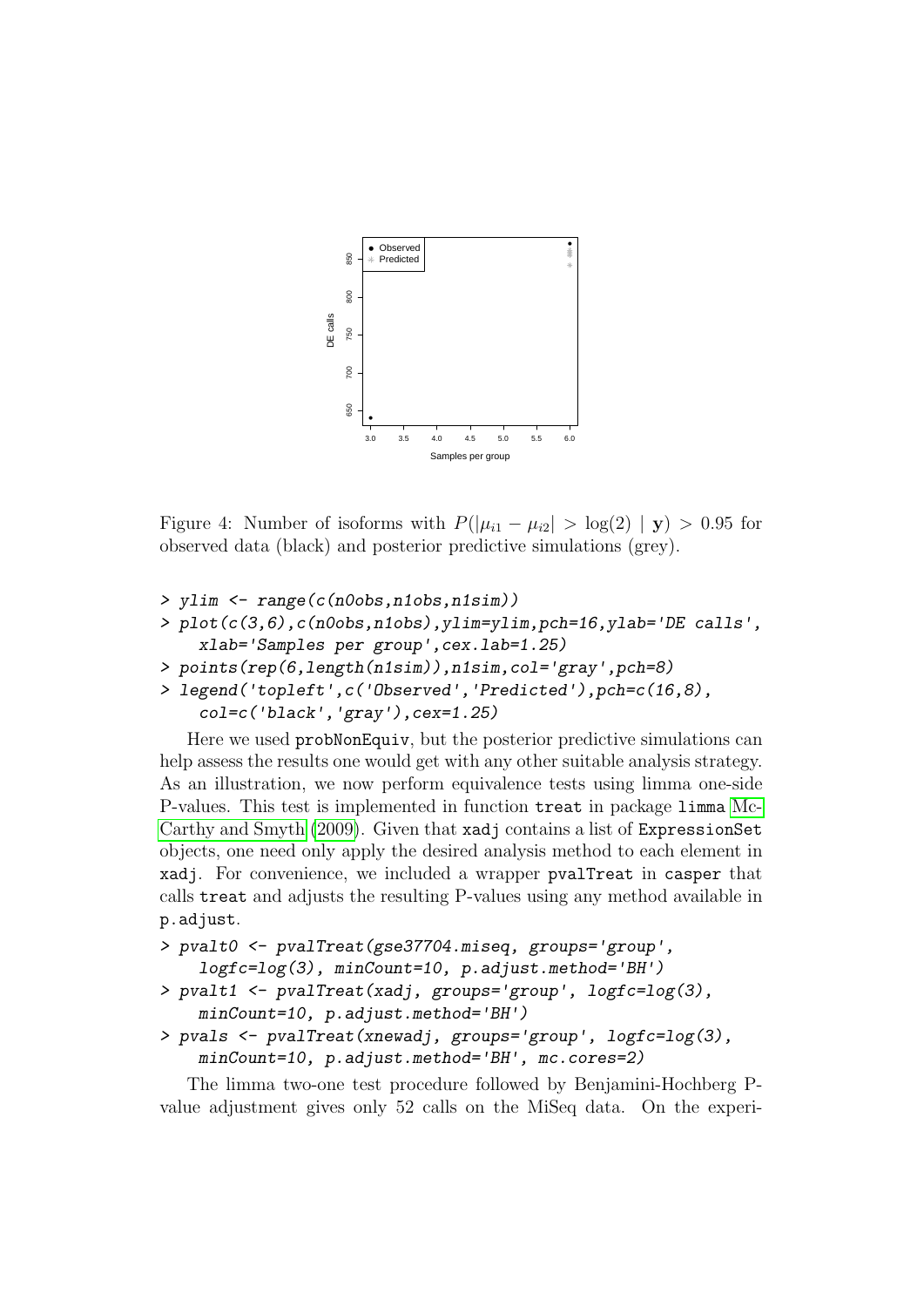mental MiSeq  $+$  HiSeq data the calls increase drastically to 366, again in good agreement with the posterior predictive simulations. The posterior predictive operating characteristics suggest that the procedure is indeed quite conservative, with an almost 0 proportion of false discoveries.

```
> n0obs <- sum(pvalt0<.05,na.rm=TRUE)
> n1obs <- sum(pvalt1<.05,na.rm=TRUE)
> n1sim <- colSums(pvals<.05,na.rm=TRUE)
> n0obs
[1] 52
> n1obs
[1] 366
> mean(n1sim)
[1] 335
> n1sim
sim1 sim2 sim3 sim4 sim5
335 329 334 341 335
> getRoc(abs(logfc.true)>log(3),pvals<.05)
     tp fp tn fn p fdr pow
sim1 335 0 38704 1768 335 0 0.159
sim2 329 0 38745 1748 329 0 0.158
sim3 334 0 38728 1742 334 0 0.161
sim4 341 0 38742 1734 341 0 0.164
sim5 335 0 38729 1768 335 0 0.159
```
Both the LNNMV and limma models assume that individual expression estimates are normally distributed, plus some further (and less critical) hierarchical assumptions on the group means and residual standard deviation. Although such modelling assumptions are not expected to hold exactly, strong deviations would make the inference suspect. To address this issue, we perform several informal model checks. Function qqnormGenomeWide produces qq-normal plots for 1000 isoforms and overlays them on a single graph.

### > qqnormGenomeWide(gse37704.miseq,ngenes=500)

#### > qqnormGenomeWide(xadj,ngenes=500)

Figure [5](#page-23-0) shows the results for MiSeq data alone (left) and combined with HiSeq (right). No strong departures from a straight line are observed, therefore suggesting the normality assumption is reasonable. We note that some deviations are expected, e.g. isoforms with strong differential expression typically exhibit bimodality. A qq-normal plot on the residuals (*i.e.* deviations from group means) exhibits a similar pattern (data not shown).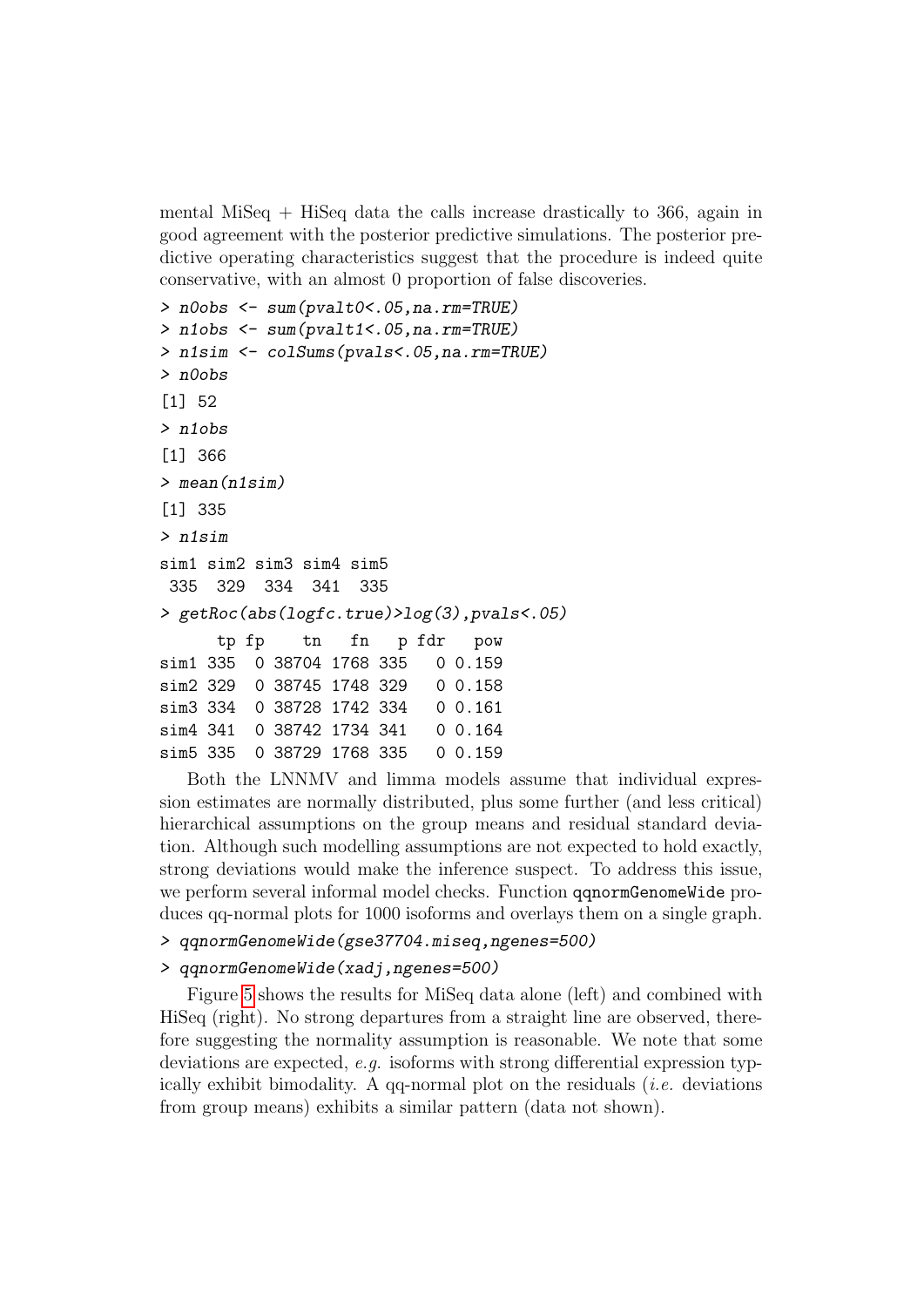

<span id="page-23-0"></span>Figure 5: qq-normal plot for 500 isoforms. Left: MiSeq data; Right: com $bined$  MiSeq + HiSeq data

As a further assessment, we measure the degree of asymmetry in the data. The mean, median and inter-quartile range of the skewness coefficients are all centered around 0, suggesting that no strong asymmetries are present. Function asymmetryCheck produces a boxplot comparing observed asymmetry coefficients with those observed in data simulated under the Normality assumption (population means and variances are set equal to sample means and variances). Figure [6](#page-24-0) shows the result.

```
> library(psych)
> sel <- fData(xadj)$readCount >= 10
> sk <- skew(t(exprs(xadj)))
> summary(sk)
  Min. 1st Qu. Median Mean 3rd Qu. Max.
-2.180 -0.305 -0.014 0.033 0.265 2.220
```
#### > asymmetryCheck(xadj)

casper also implements qq-gamma plots, which can help decide whether to use the LNNMV or the GaGa model wnen calling simMultSamples. Note that the Gamma distribution implies that values must be positive, a simple way to achieve that is to add an offset as shown below. Another option would be to take exponents, but we found that this option tends to produce outliers and that hence the offset option tends to produce more robust results.

```
> offset <- min(exprs(gse37704.miseq))
```

```
> exprs(gse37704.miseq) <- exprs(gse37704.miseq) - offset + 1
```
> qqgammaGenomeWide(gse37704.miseq,ngenes=500)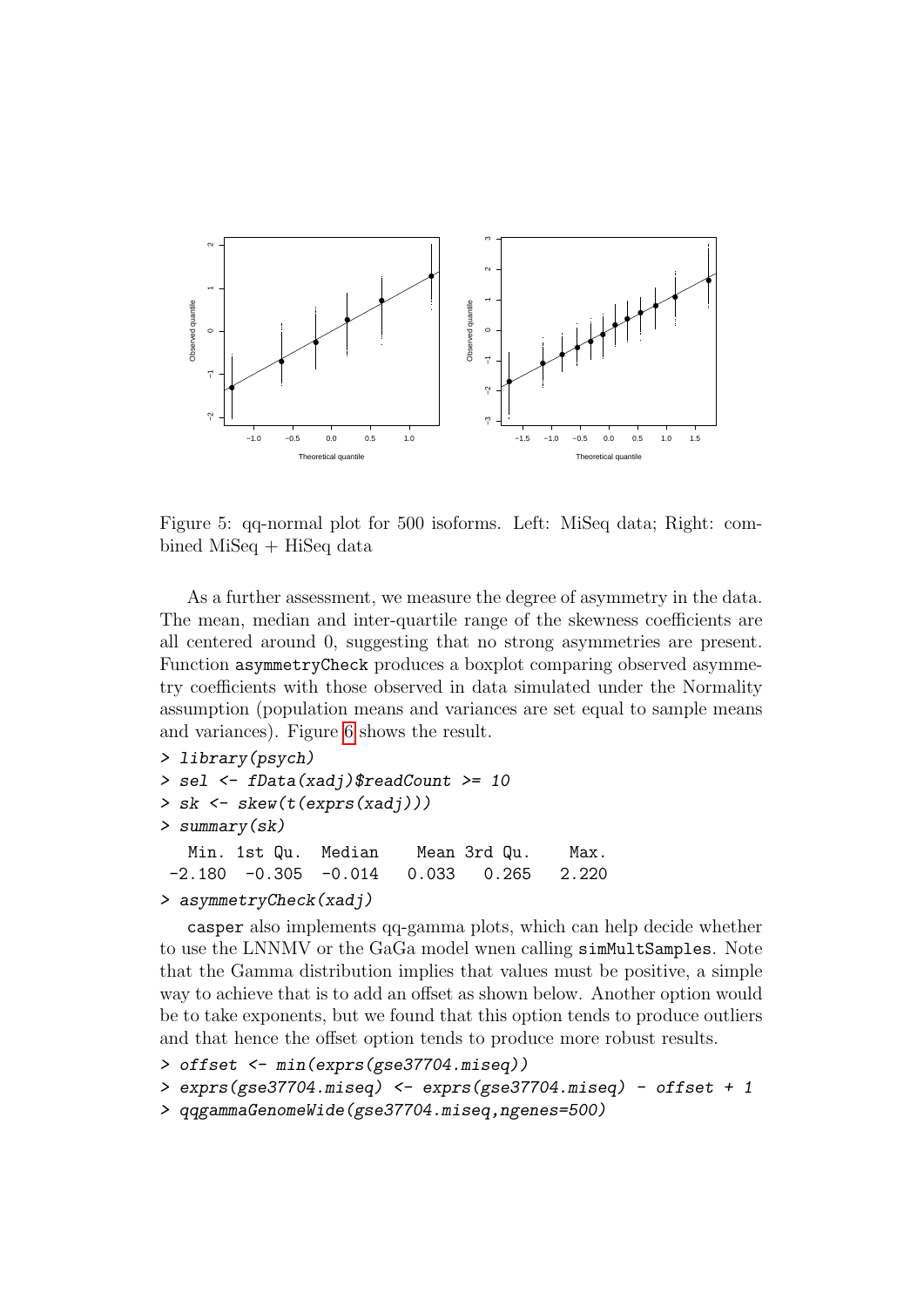

<span id="page-24-0"></span>Figure 6: Output from asymmetryCheck

```
> offset <- min(exprs(xadj))
> exprs(xadj) <- exprs(xadj) - offset + 1
```

```
> qqgammaGenomeWide(xadj,ngenes=500)
```
Figure [7](#page-25-0) shows the results for MiSeq data alone (left) and combined with HiSeq (right). The gamma distribution also seems reasonable as no strong departures from a straight line are observed. Although not shown here, we run simMultSamples setting model='GaGa' and obtained very similar results to those shown above with model='LNNMV'.

# 3 Session information and checksums

For reproducibility purposes, the session information is provided below. The md5 checksums for the files hosted at [https://sites.google.com/site/](https://sites.google.com/site/rosselldavid/home/myfiles) [rosselldavid/home/myfiles](https://sites.google.com/site/rosselldavid/home/myfiles) are

- gse37704.RData: 5043bc05bc76d0fdc8792b4a7b05604b
- gse37704 miseq.RData: 657880573413a08767ae6206d3db38a0
- hg19DB.RData: 8c45c52af4436db4a40a5b3109cbfcfe
- micebladder.rep1.RData: 724d3367a99901026d6f4e5e66dafcc1
- oneT.casper.RData: a55dbb7e0a15e39da1137de74a91f4fb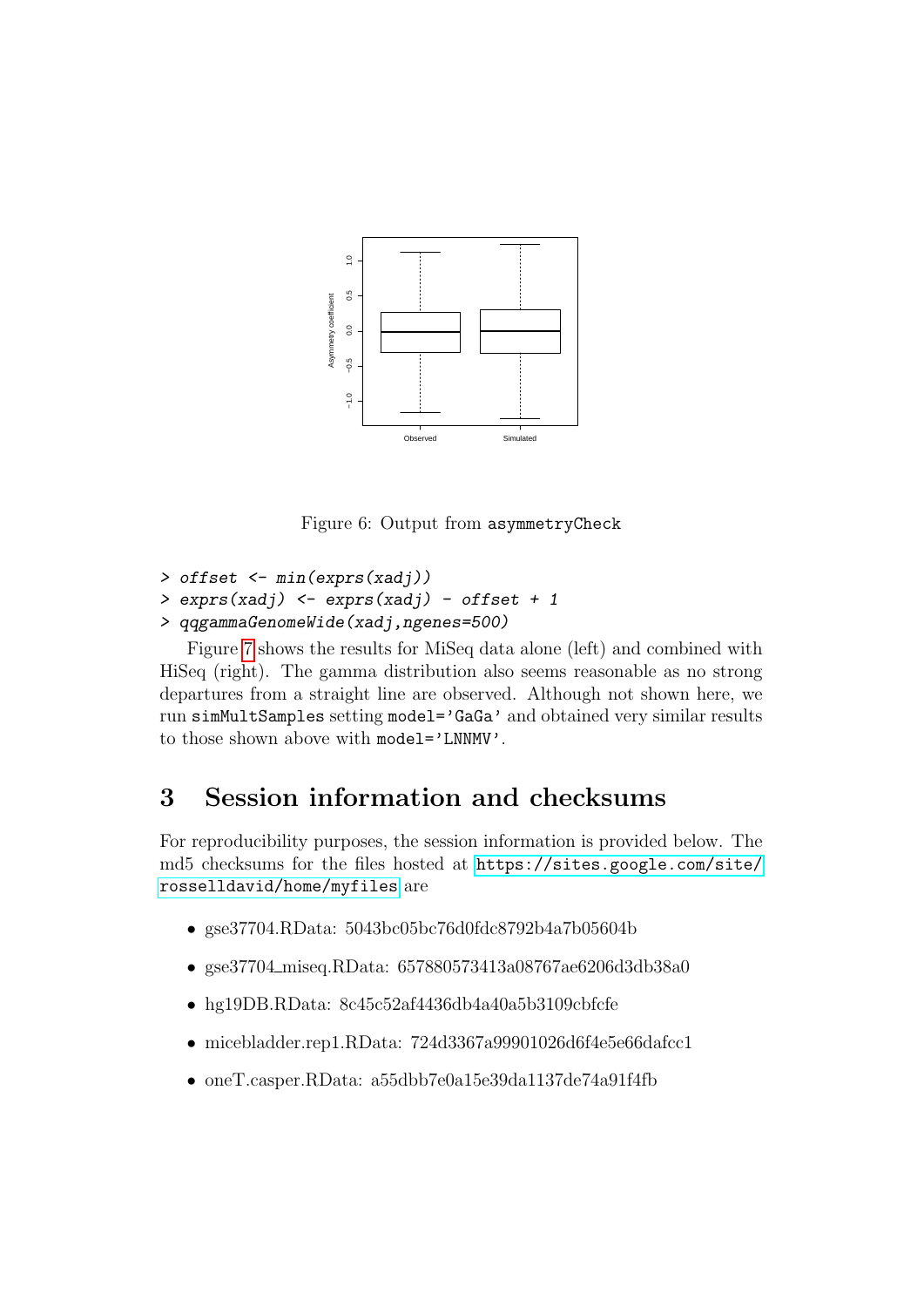

<span id="page-25-0"></span>Figure 7: qq-gamma plot for 500 isoforms. Left: MiSeq data; Right: com $bined$  MiSeq + HiSeq data

```
> library(devtools)
> options(width = 120)
> session_info()
setting value
version R version 3.2.0 (2015-04-16)
system x86_64, darwin13.4.0
ui X11
language (EN)
collate en_US.UTF-8
tz Europe/London
package * version date source
AnnotationDbi 1.30.1 2015-04-26 Bioconductor
Biobase * 2.28.0 2015-04-17 Bioconductor
BiocGenerics * 0.14.0 2015-04-17 Bioconductor
BiocParallel 1.2.2 2015-05-24 Bioconductor
biomaRt 2.24.0 2015-04-17 Bioconductor
Biostrings 2.36.1 2015-05-07 Bioconductor
bitops 1.0-6 2013-08-17 CRAN (R 3.2.0)
casper * 2.3.1 2015-06-15 Bioconductor
chron 2.3-45 2014-02-11 CRAN (R 3.2.0)
cluster * 2.0.1 2015-01-31 CRAN (R 3.2.0)
coda 0.17-1 2015-03-03 CRAN (R 3.2.0)
```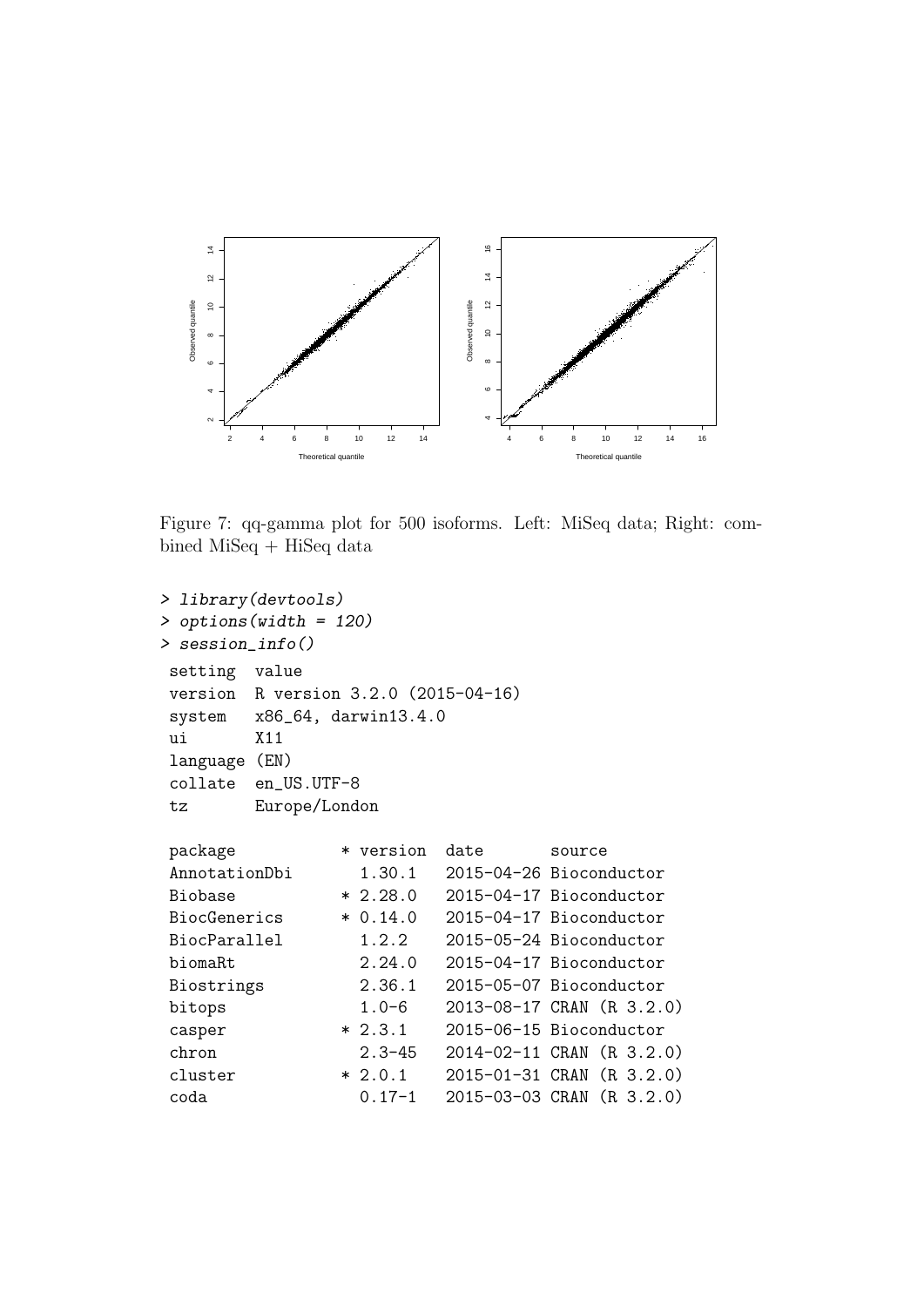| colorspace        |        | $1.2 - 6$    | 2015-03-11 CRAN (R 3.2.0) |                         |               |
|-------------------|--------|--------------|---------------------------|-------------------------|---------------|
| curl              |        | 0.8          | 2015-06-06 CRAN (R 3.2.0) |                         |               |
| DBI               |        | 0.3.1        | 2014-09-24 CRAN           |                         | $(R \ 3.2.0)$ |
| devtools          |        | $* 1.8.0$    | 2015-05-09 CRAN           |                         | $(R \ 3.2.0)$ |
| digest            |        | 0.6.8        | 2014-12-31 CRAN (R 3.2.0) |                         |               |
| EBarrays          |        | 2.32.0       | 2015-04-17 Bioconductor   |                         |               |
| futile.logger     |        | 1.4.1        | 2015-04-20 CRAN (R 3.2.0) |                         |               |
| futile.options    |        | 1.0.0        | 2010-04-06 CRAN (R 3.2.0) |                         |               |
| gaga              |        | 2.15.1       | 2015-06-14 Bioconductor   |                         |               |
| GenomeInfoDb      | $\ast$ | 1.4.0        | 2015-04-17 Bioconductor   |                         |               |
| GenomicAlignments |        | 1.4.1        | 2015-04-24 Bioconductor   |                         |               |
| GenomicFeatures   |        | 1.20.1       | 2015-05-06 Bioconductor   |                         |               |
| GenomicRanges     | $\ast$ | 1.20.4       | 2015-05-30 Bioconductor   |                         |               |
| ggplot2           | $\ast$ | 1.0.1        | 2015-03-17 CRAN (R 3.2.0) |                         |               |
| git2r             |        | 0.10.1       | 2015-05-07 CRAN (R 3.2.0) |                         |               |
| gsubfn            |        | $0.6 - 6$    | 2014-08-27 CRAN (R 3.2.0) |                         |               |
| gtable            |        | 0.1.2        | 2012-12-05 CRAN (R 3.2.0) |                         |               |
| gtools            |        | 3.5.0        | 2015-05-29 CRAN           |                         | $(R \ 3.2.0)$ |
| IRanges           |        | $* 2.2.3$    | 2015-06-02 Bioconductor   |                         |               |
| labeling          |        | 0.3          | 2014-08-23 CRAN (R 3.2.0) |                         |               |
| lambda.r          |        | 1.1.7        | 2015-03-20 CRAN           |                         | $(R \ 3.2.0)$ |
| lattice           |        | $0.20 - 31$  | 2015-03-30 CRAN           |                         | $(R \ 3.2.0)$ |
| limma             |        | 3.24.7       |                           | 2015-06-07 Bioconductor |               |
| magrittr          |        | 1.5          | 2014-11-22 CRAN (R 3.2.0) |                         |               |
| MASS              |        | $7.3 - 40$   | 2015-03-21 CRAN           |                         | $(R \ 3.2.0)$ |
| Matrix            |        | $1.2 - 1$    | 2015-06-01 CRAN (R 3.2.0) |                         |               |
| memoise           |        | 0.2.1        | 2014-04-22 CRAN (R 3.2.0) |                         |               |
| mgcv              |        | $1.8 - 6$    | 2015-03-31 CRAN           |                         | $(R \ 3.2.0)$ |
| mnormt            |        | $1.5 - 3$    | 2015-05-25 CRAN           |                         | $(R \ 3.2.0)$ |
| munsell           |        | 0.4.2        | 2013-07-11 CRAN           |                         | $(R \ 3.2.0)$ |
| nlme              |        | $3.1 - 120$  | 2015-02-20 CRAN           |                         | $(R \ 3.2.0)$ |
| plyr              |        | 1.8.2        | 2015-04-21 CRAN (R 3.2.0) |                         |               |
| proto             |        | $0.3 - 10$   | 2012-12-22 CRAN (R 3.2.0) |                         |               |
| psych             |        | $* 1.5.4$    | 2015-04-27 CRAN (R 3.2.0) |                         |               |
| Rcpp              |        | 0.11.6       | 2015-05-01 CRAN (R 3.2.0) |                         |               |
| RCurl             |        | $1.95 - 4.6$ | 2015-04-24 CRAN (R 3.2.0) |                         |               |
| reshape2          |        | 1.4.1        | 2014-12-06 CRAN (R 3.2.0) |                         |               |
| Rsamtools         |        | 1.20.4       |                           | 2015-06-01 Bioconductor |               |
| RSQLite           |        | 1.0.0        | 2014-10-25 CRAN (R 3.2.0) |                         |               |
| rtracklayer       |        | 1.28.4       | 2015-05-28 Bioconductor   |                         |               |
| rversions         |        | 1.0.1        | 2015-06-06 CRAN (R 3.2.0) |                         |               |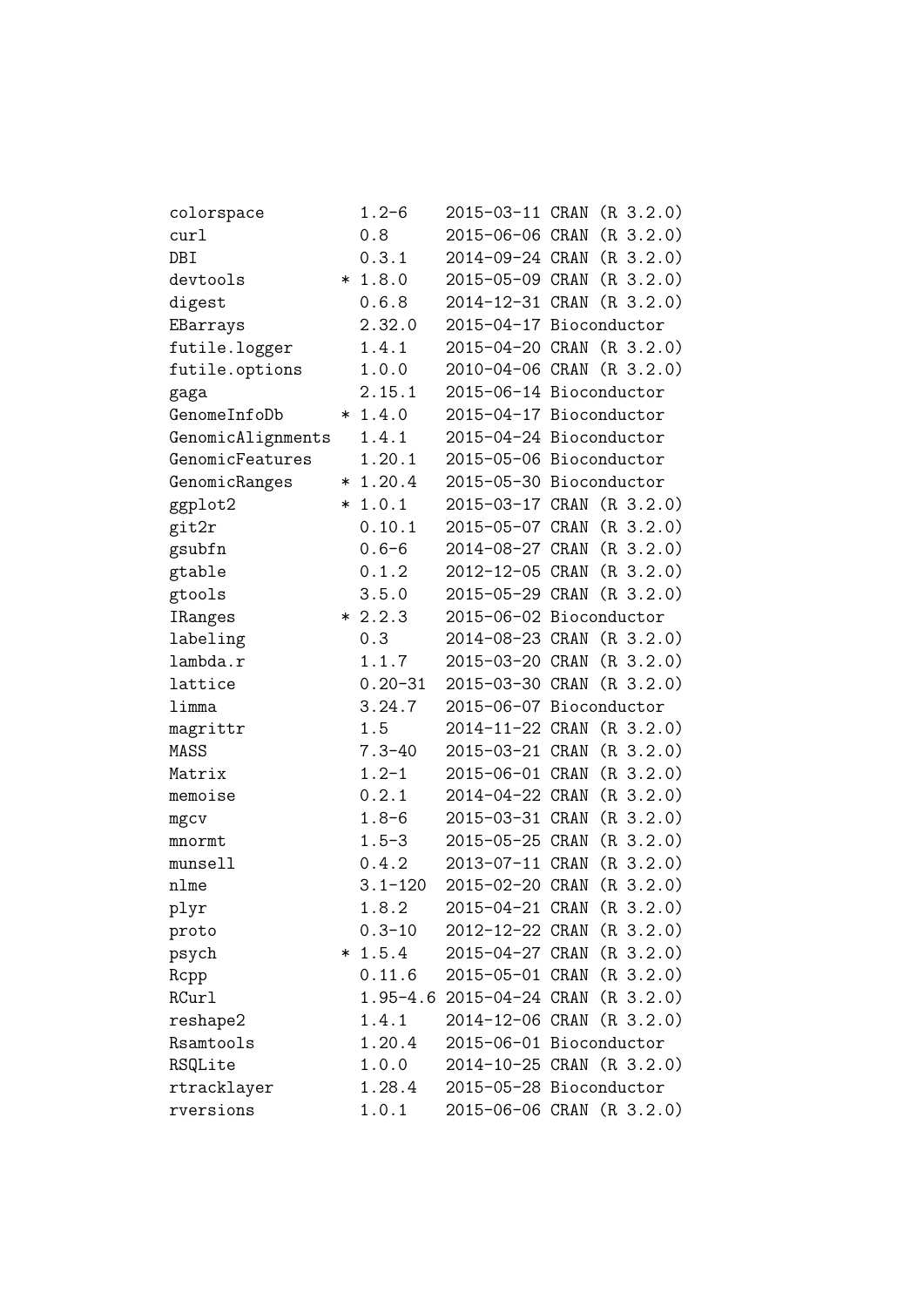| S4Vectors   | $* 0.6.0$  | 2015-04-17 Bioconductor            |  |
|-------------|------------|------------------------------------|--|
| scales      | 0.2.4      | 2014-04-22 CRAN (R 3.2.0)          |  |
| sqldf       | $0.4 - 10$ | 2014-11-07 CRAN (R 3.2.0)          |  |
| stringi     | $0.4 - 1$  | 2014-12-14 CRAN (R 3.2.0)          |  |
| stringr     | 1.0.0      | 2015-04-30 CRAN (R 3.2.0)          |  |
| survival    | $2.38 - 1$ | 2015-02-24 CRAN (R 3.2.0)          |  |
| <b>VGAM</b> | $0.9 - 8$  | 2015-05-11 CRAN (R 3.2.0)          |  |
| XML.        |            | 3.98-1.2 2015-05-31 CRAN (R 3.2.0) |  |
| xml2        | 0.1.1      | 2015-06-02 CRAN (R 3.2.0)          |  |
| XVector     | 0.8.0      | 2015-04-17 Bioconductor            |  |
| zlibbioc    |            | 1.14.0 2015-04-17 Bioconductor     |  |

# References

- <span id="page-27-2"></span>R. Edgar, V. Domrachev, and A.E. Lash. Gene expression omnibus: NCBI gene expression and hybridization array data repository. Nucleic Acids Research, 30:207–210, 2002.
- <span id="page-27-0"></span>R.C. Gentleman, V.J. Carey, D.M. Bates, B. Bolstad, M. Dettling, S. Dudoit, B. Ellis, L. Gautier, Y. Ge, J. Gentry, K. Hornik, T. Hothorn, W. Huber, S. Iacus, R. Irizarry, F. Leisch, C. Li, M. Maechler, A.J. Rossini, G. Sawitzki, C. Smith, G. Smyth, L. Tierney, J.Y.H. Yang, and J. Zhang. Bioconductor: Open software development for computational biology and bioinformatics. Genome Biology, 5:R80, 2004. URL <http://genomebiology.com/2004/5/10/R80>.
- <span id="page-27-1"></span>H. Li, B. Handsaker, A. Wysoker, T. Fennell, J. Ruan, N. Homer, G. Marth, G. Abecasis, R. Durbin, and 1000 Genome Project Data Processing Subgroup. The sequence alignment/map (SAM) format and SAMtools. Bioinformatics, 25(16):2078–9, 2009.
- <span id="page-27-4"></span>D.J. McCarthy and G.K. Smyth. Testing significance relative to a fold-change is a TREAT. Bioinformatics, 25(6):765–771, 2009.
- <span id="page-27-5"></span>P. Müller, G. Parmigiani, C. Robert, and J. Rousseau. Optimal sample size for multiple testing: the case of gene expression microarrays. Journal of the American Statistical Association, 99:990–1001, 2004.
- <span id="page-27-3"></span>D. Rossell. GaGa: a simple and flexible hierarchical model for differential expression analysis. Annals of Applied Statistics, 3:1035–1051, 2009.